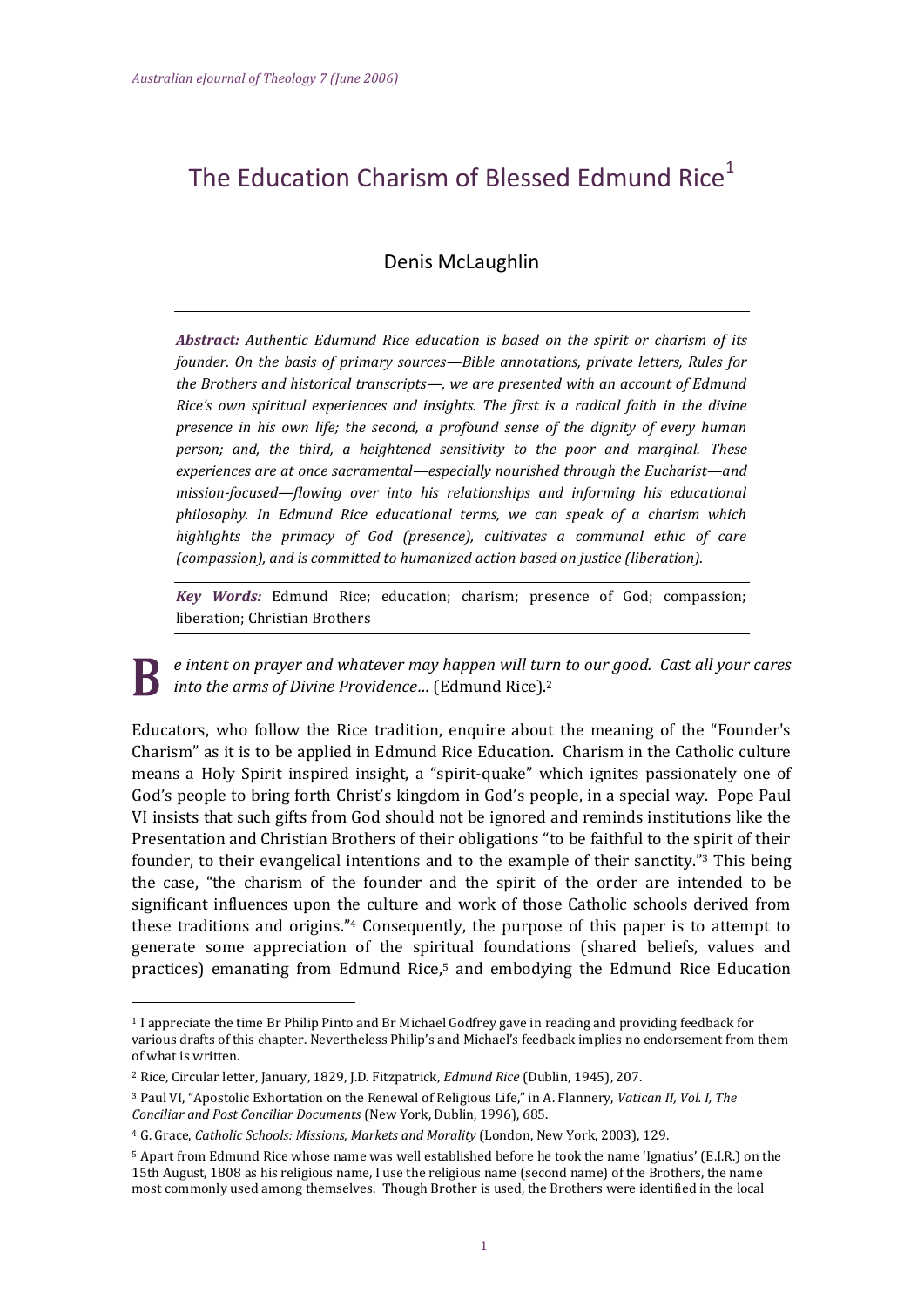charism. It is from this articulation that the bases upon which authentic Edmund Rice Education are developed.

The process employed in generating these conclusions is a documentary analysis of historical materials, directly related to Rice. There are four historical sources that invite investigation as they, in the light of an absence of a written tradition from Rice, appear to provide the optimum insights available into Rice's thinking. They are:

- (1) the specific bible references Rice wrote into the fly leaf of his bible;
- (2) his own letters;
- (3) chapter two of the 1832 Rules, <sup>6</sup> of which Rice was the main author; and

(4) transcripts from interviewed contemporaries of Rice and/or the relatives and friends of his contemporaries.

## BIBLE VERSES

-

Rice had cultivated an extensive knowledge of the scriptures, which he probably commenced reading seriously between 1789 and 1791. Rice's early companions acknowledged him as an accomplished devotee of the Bible:

Br. Ignatius studied the Holy Scriptures deeply and profitably, even long before he became the Founder of the Christian Brothers' Society. He had an intimate knowledge of the sacred volume. He never relaxed in the daily perusal of his favourite book. Even in old age, when free from all responsibility, it was his great joy and comfort to read daily a portion of the book. It was here he imbibed his holy wisdom, solid virtue, exalted piety, and his conspicuous love for God and his neighbour; from his devout daily meditations on the teachings and maxims of the Scriptures, he learnt the lessons which guided his steps in the paths of virtue through his long and honoured life.<sup>7</sup>

Most visual depictions of Edmund Rice have him holding a book of scriptures, though curiously the Christian Brothers presented in the 1950s to their La Sallian confrers for their museum, a portrait of Rice holding the De La Salle Rule, *Sancta Regula,* instead of the Bible. Nevertheless, most biographies of Rice make reference to his regularly reading the scriptures:

In the only authentic portrait we have of the Founder- that painted at the wish of the 1838 Chapter and voted by his associates a good likeness, being housed today with the Carrick-on-Suir community- you will see his hand resting on a "Doway Bible." I should say, "resting over" it; for this is a large bible: the whole of the Founder's hand from heel to finger tips reaches down the width of the spine, and a goodly part of his forearm is in contact with the thick leather front cover. …There is no reason for doubting this is the Bible belonging to the Founder since its purchase by subscription in 1791, fixed in our memories by the list of texts on usury cited by biographers as an important clue to his thinking…<sup>8</sup>

At the top of the fly leaf is Rice's autograph: Edmund Rice 1791. It appears again abbreviated vertically close to the spine. Below the owner's name comes a list of twelve

community as Mr Rice, Mr Dunphy, or Mr Corbett. Some few were known by their Christian name e.g. Mr John (Baptist Leonard) of Cork's North Monastery, as a term of endearment.

<sup>6</sup> T.J. Moloney, "Study of Some Sources of the 1832 Rule," *Christian Brothers' Educational Record* (Rome, 1989): 1-11.

<sup>7</sup> *History of the Institute*, vol. I, Congregation of Christian Brothers, 393.

<sup>8</sup> R.C. Hill, "Edmund Rice's Bible," *Our Studies* 39.1 (1966): 41.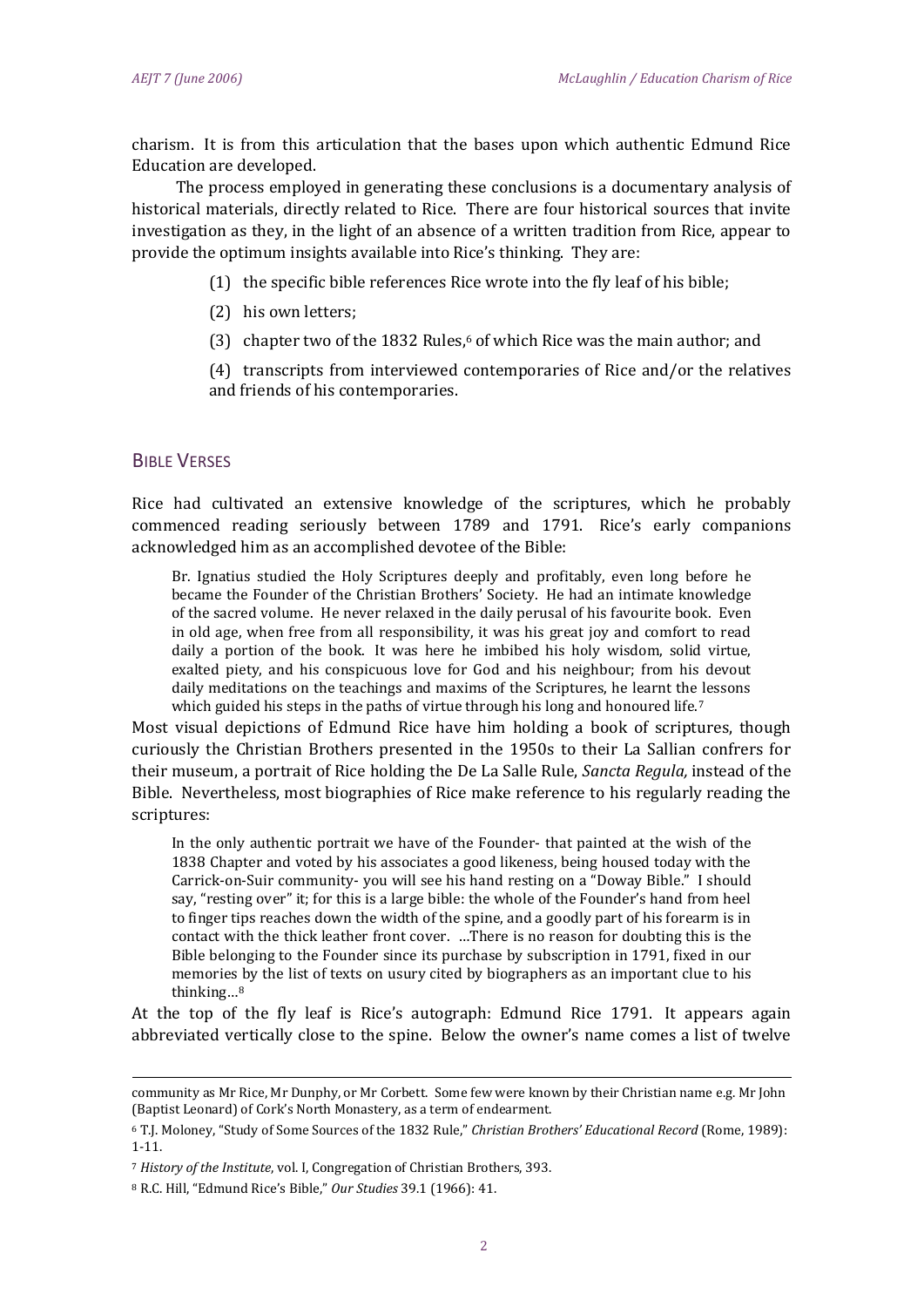texts, containing fourteen references to nine books of the Bible, headed: Texts against usury. At the bottom of the page the date is written: Feby 26 1823. So that the reader is left in no doubt that this bible is Rice's, the following postscript is written by Br Patrick Ellis, an intimate friend of Rice and the Christian Brothers' first novice master.

The whole of the above Script is the handwriting of Br.Edmd I. Rice founder of the Society of the Religious Brothers of the Christian Schools. Waterford Oct 17th 1856. Br. P.Ellis

Eleven<sup>9</sup> texts have all been entered on the flyleaf together at the same time. The last reference from Second Esdras<sup>10</sup> is out of sequence; and the date Feby 26 1823, is an indication when this reference was added.  $Hill<sup>11</sup>$  is the sole commentator, who believes they were all written in 1823. This stance is not seriously entertained because in 1823, Rice would have been a veteran religious, and presumably issues of usury would not have been the main focus of his scriptural reflections. Moreover, a visual examination of the flyleaf handwriting indicates that Esdras was not entered with the rest of the verses.<sup>12</sup> It seems more likely that with the exception of *Esdras*, all were written in 1791. Such an interpretation is consistent with assertions that the Rice family was possibly overly focused on business and financial gain to the detriment of others. They were accused also of being so "ambitious for land …and to get rich quick"<sup>13</sup> that they took advantage of the bad luck of their evicted neighbours by purchasing their reposed land at bargain prices.<sup>14</sup> Consequently, when Rice commenced a more serious pursuit of the spiritual, this focus on the authenticity of his business life would have been the obvious place to start. Below is a modern<sup>15</sup> translation<sup>16</sup> of the texts in the fly leaf of the Rice Bible.

<sup>9</sup> J. E. Carroll, "From Charism to Mission to Ministry," *Edmund* 10 (1991): 19-46; P. Wilson, "The Depth of Edmund's Vision: A Re-examination of his Special Texts of Scripture," *Inheritance* 9 (1991): 5-53.

<sup>10</sup> Second Esdras is called Nehemiah in modern editions of the scriptures.

<sup>11</sup> Hill, *Edmund Rice's Bible*, 41-45.

 $12$  An examination of the flyleaf of the bible shows that the texts of the first eleven verses are in three columns of four. If the 2 Esdras was written in 1791, then the pattern would have followed to complete the framework. It would have been the last verse in line three. 2 Esdras begins a fourth line and is the sole entry. The handwriting of Luke 6 is larger and the flourish of the last letter is longer as it indicated an end of the line. This is absent in the verses at the end of lines 1, 2 and 3. In fact last verses in these lines are cramped. <sup>13</sup> James Foley, n.d. but c. December, 1949, M.C. Normoyle, *Memories of Edmund Rice* (Dublin, 1979), 114. Mr

Foley (76 years old in 1949) had lived in around the old Westcourt house, Rice's childhood home. <sup>14</sup> Thomas Heron, 1st December, 1949, Normoyle, (1979), 137.

<sup>15</sup> New American Bible, Washington, 1991.

<sup>16</sup> The original translation in Rice's Bible is below:

Ex 22, 25 If you lend money to any of my people that is poor, that dwelleth with thee: thou shalt not be hard on upon them as an extortioner, nor oppress them with usuries.

Lev 25, 35-6 If thy brother be impoverished, and weak of hand, and thou receive him as a stranger and sojourner, and he live with thee: Take not usury of him nor more than gavest. Fear thy God, that thy brother may live with thee.

Dt 23, 19 Thou shalt not lend to thy Brother money to usury, nor corn, nor any other thing.

Ps 14, 5 He that hath not put out his money to usury, nor taken bribes against the innocent; he that doth these things shall not be moved for ever.

Ps 54, 11-12 Day and night shall iniquity surround it on its walls; and in its midst thereof are labour and injustice. And usury and deceit have not departed from its streets.

Prov 22, 16 He that oppresseth the poor, to increase his own riches, shall himself give to one that is richer, and shall be in need.

Prov 28, 8 He that heapeth together riches by usury and loan gathereth them for him that will be bountiful to the poor.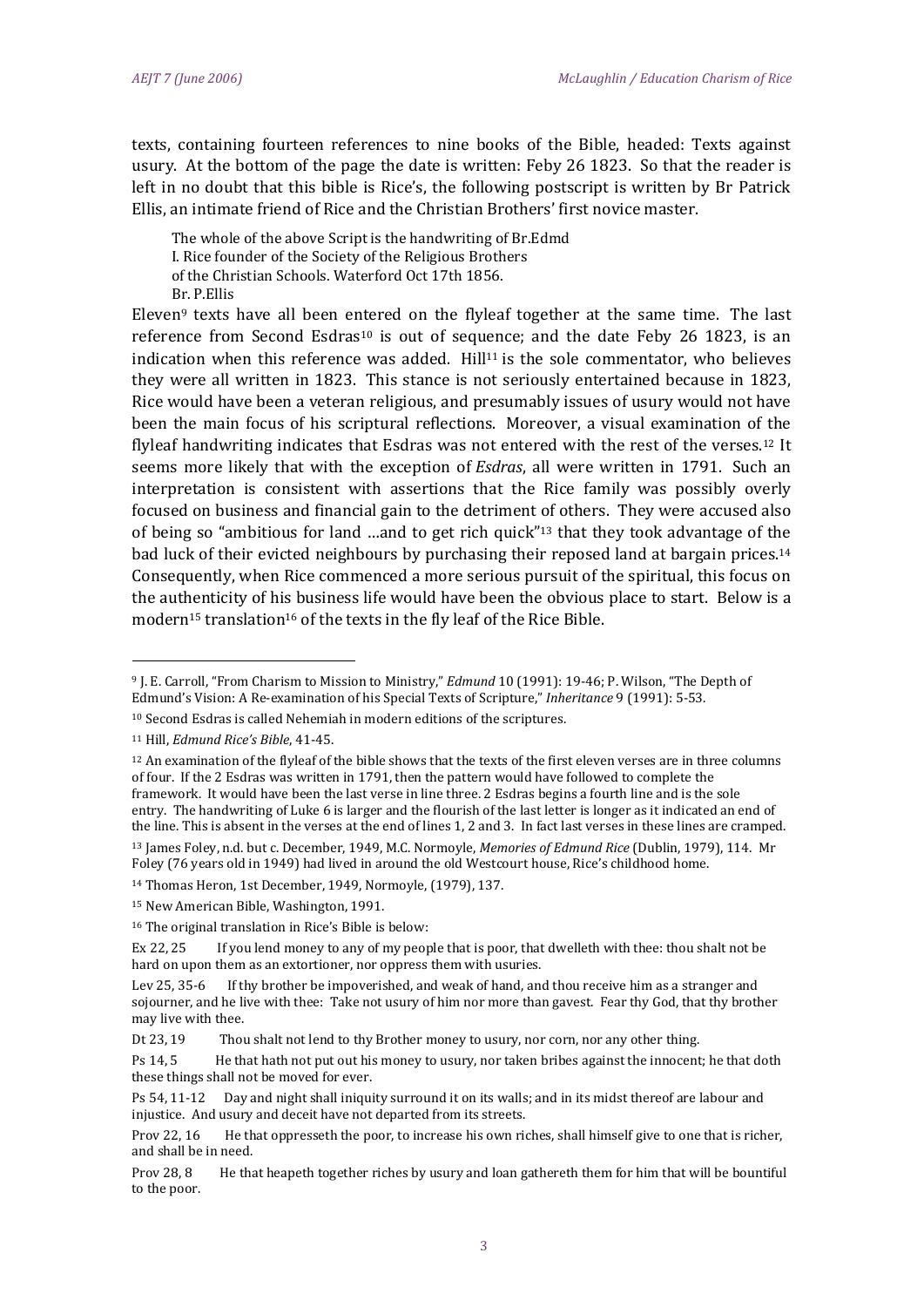<u>.</u>

(1) Ex 22, 25: If you take your neighbor's cloak as a pledge, you shall return it to him before sunset;

(2) Lev 25, 35-6: When one of your fellow countrymen is reduced to poverty and is unable to hold out beside you, extend to him the privileges of an alien or a tenant, so that he may continue to live with you. Do not exact interest from your countryman either in money or in kind, but out of fear of God let him live with you.

(3) Dt 23, 19: You shall not offer a harlot's fee or a dog's price as any kind of votive offering in the house of the LORD, your God; both these things are an abomination to the LORD, your God.

(4) Ps 14, 5: Who keeps an oath despite the cost, lends no money at interest, accepts no bribe against the innocent. Whoever acts like this shall never be shaken.

(5) Ps 54, 11-12: I see violence and strife in the city making rounds on its walls day and night. Within are mischief and evil; treachery is there as well; oppression and fraud never leave its streets.

(6) Prov 22, 16: He who oppresses the poor to enrich himself will yield up his gains to the rich as sheer loss.

(7) Prov 28, 8: He who increases his wealth by interest and overcharge gathers it for him who is kind to the poor.

(8) Ez 18, 12;31: ... (He who) oppresses the poor and needy, commits robbery, does not give back a pledge, raises his eyes to idols, does abominable things. Cast away from you all the crimes you have committed, and make for yourselves a new heart and a new spirit. Why should you die, O house of Israel ?

(9) Ez 22, 12; 31: <sup>17</sup> There are those in you who take bribes to shed blood. You exact interest and usury; you despoil your neighbors violently; and me you have forgotten, says the Lord GOD. Therefore I have poured out my fury upon them; with my fiery wrath I have consumed them; I have brought down their conduct upon their heads, says the Lord GOD

(10) Mt 5, 42: Give to the one who asks of you, and do not turn your back on one who wants to borrow.

Mt 5, 42 Giveth to him that asketh of thee; and from him that would borrow of thee turn not away.

Ez 18,12;31 That giveth the needy and the poor; that taketh away by violence: that restoreth not the pledge: and that lifteth up his eyes to idols; that committeth abominations: that giveth up usury and that taketh an increase; shall such a one live? He shall not live. Cast away from you all your transgressions, by which you have transgressed, and make to yourself a new heart and a new spirit: and why should you die, O house of Israel?

Ez 22, 12;31 They have taken gifts in order to shed blood, Thou hast taken usury and increase, and hast covetously oppressed thy neighbour, and thou hast forgotten me, saith the Lord God. And I poured out my indignation upon them, in the fire of my wrath I consumed them: I have rendered their way upon their own head saith the Lord God.

<sup>2</sup>Esd 5, 11 Restore ye to them this day their fields, and their hundredth part of the money, and of the corn, the wine and the oil, which you were wont to exact from them, give rather for them.

Lk 6, 35 But love ye your enemies; do good and lend, hoping for nothing thereby; and your reward shall be great and you shall be the sons of the highest for he kind to the unthankful and to the evil.

<sup>17</sup> This reference is missing in Normoyle's (1976), 30, list of references.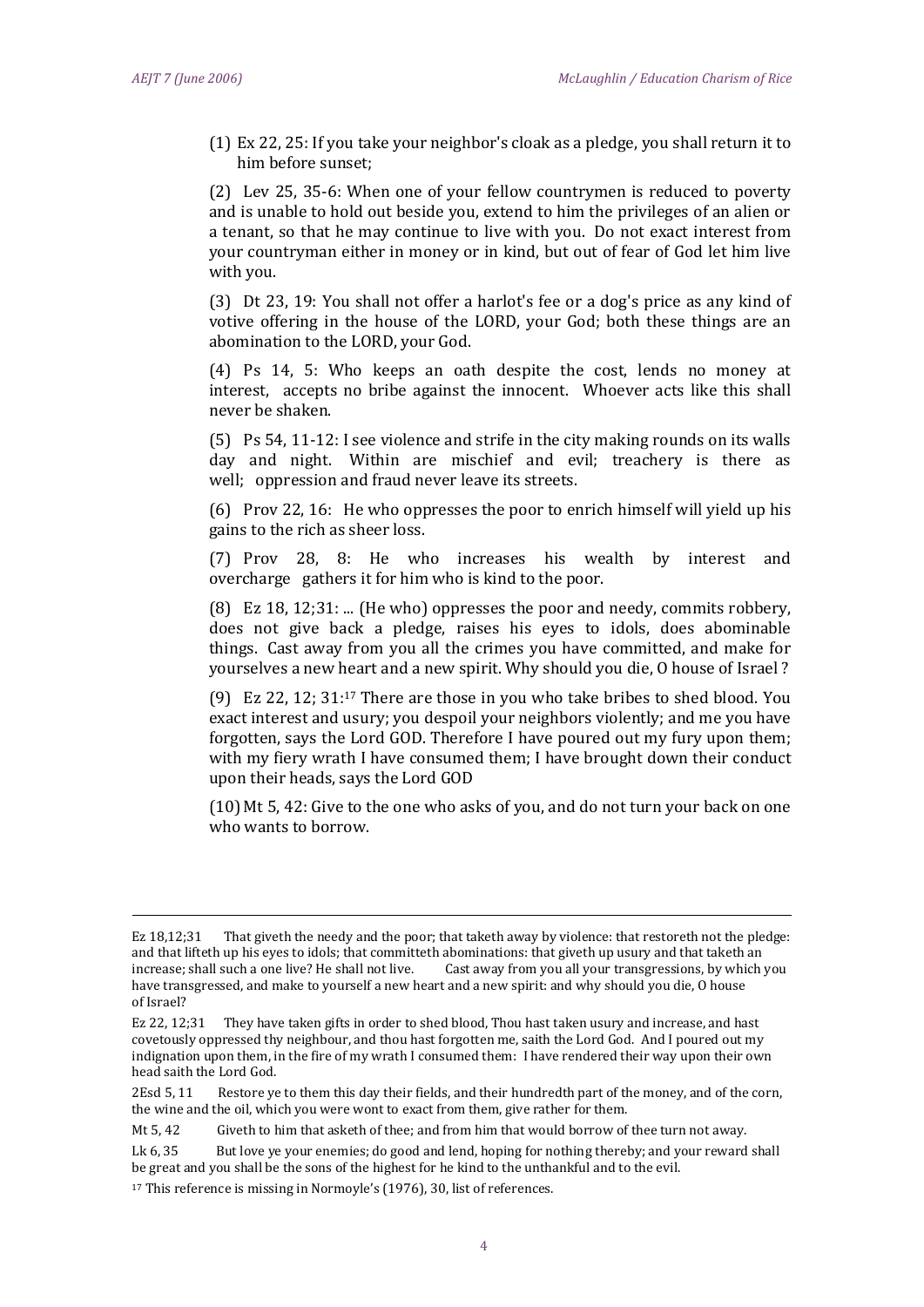(11) Lk 6, 35: But rather, love your enemies and do good to them, and lend expecting nothing back; then your reward will be great and you will be children of the Most High, for he himself is kind to the ungrateful and the wicked.

(12) 2 Esd 5, 11: I ask that you return to them this very day their fields, their vineyards, their olive groves, and their houses, together with the interest on the money, the grain, the wine, and the oil that you have lent them.

There are at least two questions to pose from such a list. Were they deliberately chosen from extensive reading of scripture and written gradually over the years or were they a list Rice was given or came across for particular reflection? O'Toole is in no doubt that "(t)he texts …Edmund Rice noted in his Bible appear to have been deliberately chosen, even to the surprising omission of similar texts on the same subject."<sup>18</sup> O'Toole provides no evidence for this assertion. However, if Rice's systematic study of scriptures commenced around 1791, then it would take many years to compile the list inductively. Even if it began in 1789, a few months after the death of his wife, it is unlikely that such a list could be inductively generated within a few years. Moreover, a personally inductive process presumably would have gathered many more texts than the content of this list, since a number of more obvious verses on usury have been excluded. It is more likely that "he came across this list somewhere and copied it in for future reference."<sup>19</sup> Cox comments on their collective insight: "Not all of the texts have a theological value. Some are ordinary secular maxims; others were quoted presumably because of the similarity in wording."<sup>20</sup> Consequently, they probably had their genesis with the sharing of texts by seriously, Christian-living business-men, such as Rice and his four companions, who participated at daily Mass at this time.<sup>21</sup> Rice used these texts about charging interest on loans and applied them to his business and personal life. By such an action Rice had decided that for him, Jesus Christ was to be either of no importance or of supreme importance.<sup>22</sup>

In trying to understand these scripture texts, the first eleven will be explored, then only after that, will attention be given to 2 Esdras 5,11 for its deliberate addition, which is dated so many years after 1791. Wilson has undertaken an analysis of Rice's bible verses. He contends that Rice "being a close reader of the scriptures …had a better chance than those who read the isolated texts<sup>"23</sup> of depthing the scholarship behind the texts, in the same way as contemporary students using socio-critical methods applied to scripture. It is agreed that a study of these verses "can give to his (Rice's) followers today new theological insights, even if they were not all intended by Edmund himself…"<sup>24</sup> What is cautioned against is the application of modern biblical hermeneutics to these verses and making these conclusions attributable to Rice. A defensible alternative would be to try to understand the way Rice prayed the scriptures. Given, particularly his understanding of the Jesuits' use of scriptures in his experiences with Ignatius of Loyola's *Spiritual Exercises*, <sup>25</sup> it is reasonable to accept that Rice applied each of these verses to his social

<sup>18</sup> A.L. O'Toole, *The Spiritual Profile of Edmund Ignatius Rice*, vol I (Bristol, 1984), 44.

<sup>19</sup> Hill, *Edmund Rice's Bible*, 44.

<sup>20</sup> D. Cox, *Commentary on Scripture Texts Noted by E. Rice in his Bible* (Rome, 1975), Christian Brothers' Roman Archives, 013/0145.

<sup>21</sup> D. Keogh, *Edmund Rice 1762–1844* (Dublin, 1996), 31

<sup>22</sup> Abram Heschel, source unknown.

<sup>23</sup> P. Wilson, *A Mission of Justice* (Sydney, 1991), 18

<sup>24</sup> Ibid.

<sup>25</sup> O'Toole, *Spiritual Profile*, 1:58. Rice gave his copy to the Brothers who were sent to Sydney in 1843.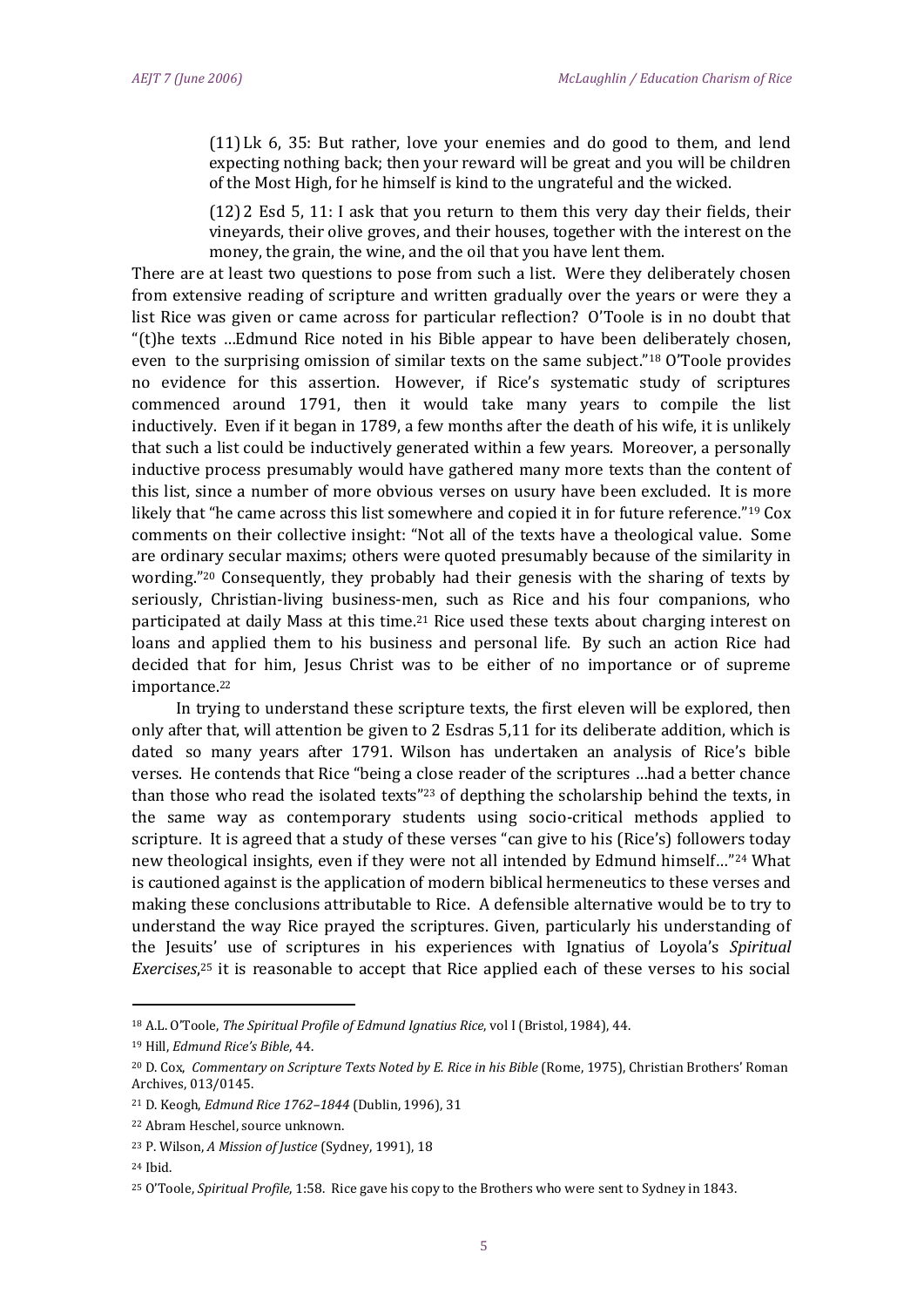context of late eighteenth-century Ireland. It does seem less credible that Rice had developed the degree of scriptural sophistication that Wilson contends he had. Wilson argues that "(a)ll interpretations that conclude that Edmund would 'transcend the ideal of mere justice to arrive at a generous compassion for the poor' are therefore seen as reductionistic, limiting the breadth of Edmund's vision." <sup>26</sup> Yet it seems, that this is exactly what an educated non-expert devotee of scripture in Rice's cultural and temporal context would be expected to generate from this list of verses, using the Ignatian approach. Rice would have savoured the scripture verses, pondered them and then said: "Lord what are You saying to me now? What are you telling me about my life? Speak Lord, your servant is listening." Such a "presence" activity would become the process to focus expansively, not limit Rice's vision. Cox's analysis of these scripture verses seems to provide some credible and likely explanation of how Rice, an eighteenth century, educated Catholic may have interpreted them:

What we have in these texts is a line of development from a civilized code of justice, where the poor and deprived are taken care of because it is the right thing to do, to an internal ideal of total love for all…All these texts deal with the community-not merely the protection of the community, but the building up of the community, rich and poor. In the Old Testament texts this is done as an exercise of civic justice-the fulfilling of the Covenantal Brotherhood. In the last two texts, one from Matthew and one from Luke and both from the Sermon on the Mount, the motive is changed from within. Now it is not justice alone that is demanded but unrequited love.<sup>27</sup>

So what we have is the growth from an external, and very fine, ideal of what is right and just to a concept of an internal motive. One acts in a given way because one's nature has been changed from within. It is no longer done because the law of God says it must, but because inside you – your own very god-like nature, drives you to it. One no longer considers the attitude or the deserts of the object of this service, but rather the need. And the service is that of Jesus himself- precisely the activity of the "Servant of God." Jesus as "Servant" had the mission to make all things whole, to build the people of God. Thus as servants, these texts call for the up building of the community by giving service even when ingratitude and insult is the only response.<sup>28</sup>

Certainly this interpretation resonates with explaining Rice's direct contact with the neglected and despised of Irish society. This experience generated within him a heightened consciousness, culminating with his conversion experience. Rice now sees these urchins, for what they have always been, God's image. His graced insight is to liberate God's image in the distorted, crippled and disfigured, through a special education. Rice's motive has been changed from within. Evidence from the 1822 Chapter will be offered to indicate that Rice challenged his Brothers to do exactly that in their schools.

However, it is appropriate to consider separately 2 Esdras 5, 11 because it was added thirty-three years later to the list. O'Toole without justification explains its addition as a "silent witness to his ongoing interior struggle to attain the spiritual poverty necessary for total union with Christ…"<sup>29</sup> This is an unconvincing assertion. Another interpretation could be that Rice the Brother, was reflecting on the ethical bases of his business practices which continued to finance his education apostolate: "I heard some old people refer to the fact that Edmund Rice took farms which some less prosperous people

<sup>26</sup> Wilson, *A Mission of Justice*, 18.

<sup>27</sup> Fr Dermot Cox ofm, Scripture scholar and Roman Postulator for Edmund Rice's Cause for Sainthood; Carroll, "Edmund Rice and the Spirit of Poverty," *Christian Brothers' Education Record* (Rome, 1978), 26.

<sup>28</sup> Cox, 1975.

<sup>29</sup> A.L. O'Toole, *The Spiritual Profile of Edmund Ignatius Rice*, vol. II (Bristol, 1985), 82.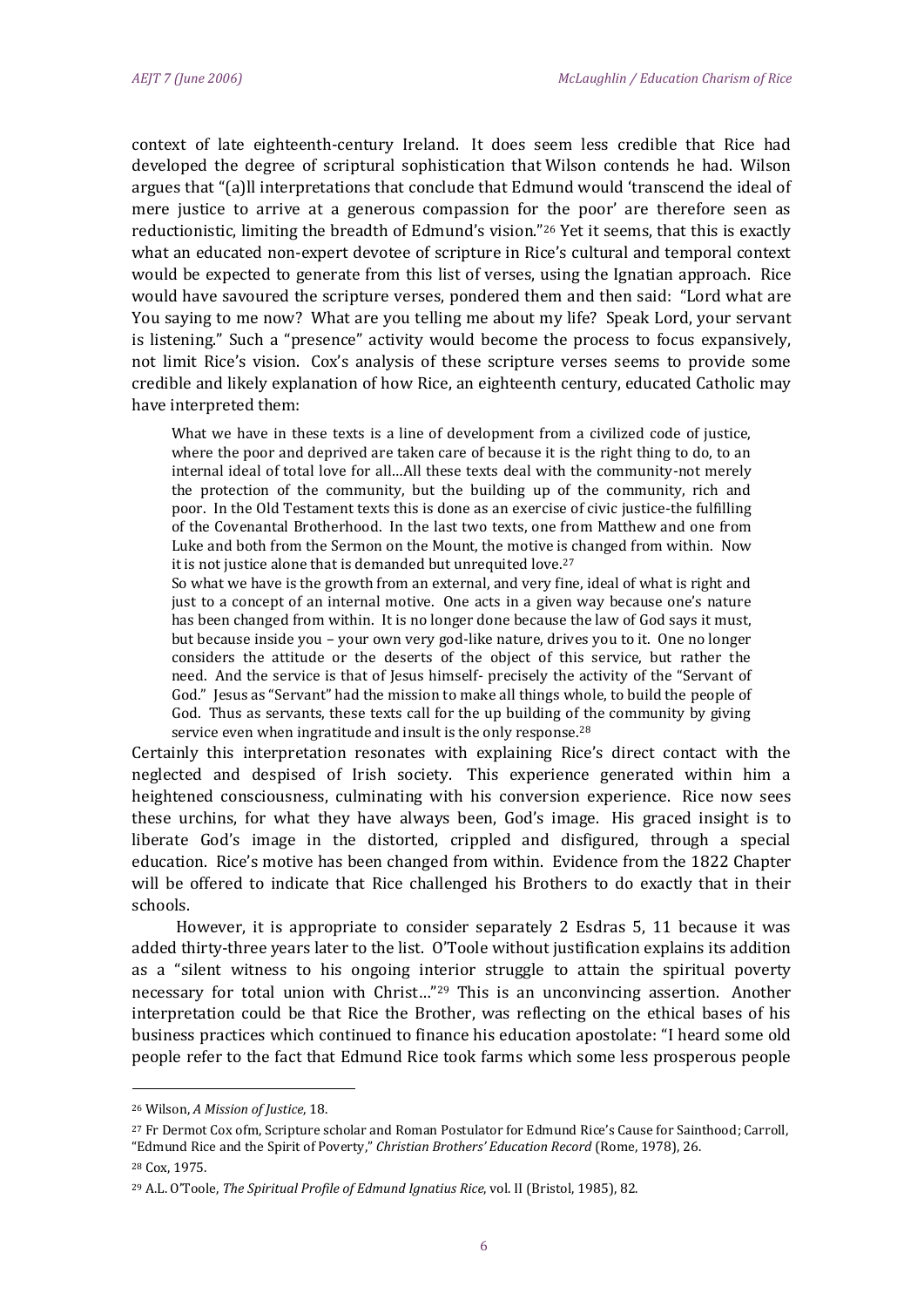were unable to hold. He re-let these farms and from the proceeds financed his schools. Some of the descendants of the people who lost their holdings in the Minaun's area, Callan, were rather critical of and embittered against Br Rice."<sup>30</sup> However, it seems out of character that Rice as a seasoned religious, with a widely acknowledged reputation for possessing a finely honed sense of justice, would deliberately engage in dodgy business deals for the sake of the apostolate. So the question that begs asking is why he added this reference in 1823 from this relatively obscure book of the Hebrew Scriptures. This question cannot be answered without equivocation, but reasoned speculation will be employed.

Around the time of the Esdras entry (February, 26th 1823), on the 6th or 7th February 1823, Rice was forced to engage in litigation concerning a will.<sup>31</sup> Mr Joseph Power<sup>32</sup> of Newtown bequeathed to Rice and Mr. Richard Power Ronayne equally, shares and stocks totaling  $£3,700$  "to be disposed of by us as we may think fit."<sup>33</sup> Ronayne had privately taken legal advice which indicated he would be able to claim for the first twelve months, all the interest due on the funds and consequently refused to give Rice his share. Rice instigated legal proceedings. Rice was to lament: "I was told I may not get a shilling of my legacy (or rather that for the charities)."<sup>34</sup> The case was settled on 24th March, 1824 with Rice and Ronayne being awarded a half share of the bequest.<sup>35</sup> Clearly, Ronayne appeared to have no problem trying to gain a little extra for himself from the interest on the principal. Yet, he may have been less a businessman than Rice, rather than crassly greedy. Some twenty years later, when there was a legal investigation concerning whether the bequest had been used for the intended charitable purposes or not, Ronayne was forced to acknowledged that he not only failed to keep records of relevant transactions but he currently owed £12,000 to debtors.<sup>36</sup>

During this same time, in late January of 1823, Rice wrote a lengthy letter to Pope Pius VII, providing a full report of the 1822 Chapter proceedings, and requesting permission to open pay schools. Rice offered a substantial rationale for this request:

Memorialist further begs leave to state to your Holiness that with deep regret both he and his brethren of this Institute, witnessing in many instances the deplorable state of the children of Roman Catholics in easy and comfortable circumstances in life, exposed to so many dangers from want of Religious Education to this class of persons by opening day schools for their reception, and employing the emoluments arising from them to further extension of the instruction of the poor.<sup>37</sup>

Rice wanted to educate not only the poor, but also the middle class. He believed that those with more should also have an education but should share their `more' with those who had less. Ideally, all children would be educated together on the same premises,

.<br>-

<sup>30</sup> Thomas Heron, 1st December, 1949, Normoyle (1979), 137.

<sup>31</sup> This will was to haunt Rice in his old age and almost forced the collapse of the Christian Brothers financially. For details see M.C. Normoyle, "Edmund Rice – His Last Active Years: A New Survey," *Christian Brothers' Educational Record* (Rome, 1987); and Positio, (abbreviation for) Congregation for the Cause of the Saints, Cause of Canonization of the Servant of God, Edmund Ignatius Rice (1762-1844 ), Positio Super Virtutibus (Rome, 1988), 690-92.

<sup>32</sup> J.D. Fitzpatrick, "Edmund Rice - The Trustee of Catholic Charities," *Christian Brothers' Educational Record* (Dublin, 1959), 1-22.

<sup>33</sup> Founder's Account Book, Number One, March–April 1824, 23-31; Christian Brothers' Roman Archives, 001/0001.

<sup>34</sup> Ibid.

<sup>35</sup> M.C. Normoyle, *Christian Brothers' Educational Record* (Rome, 1987), 102-4.

<sup>36</sup> Positio, 696.

<sup>37</sup> Rice to Pius VII, 24th January, 1823, Normoyle (1978), 126.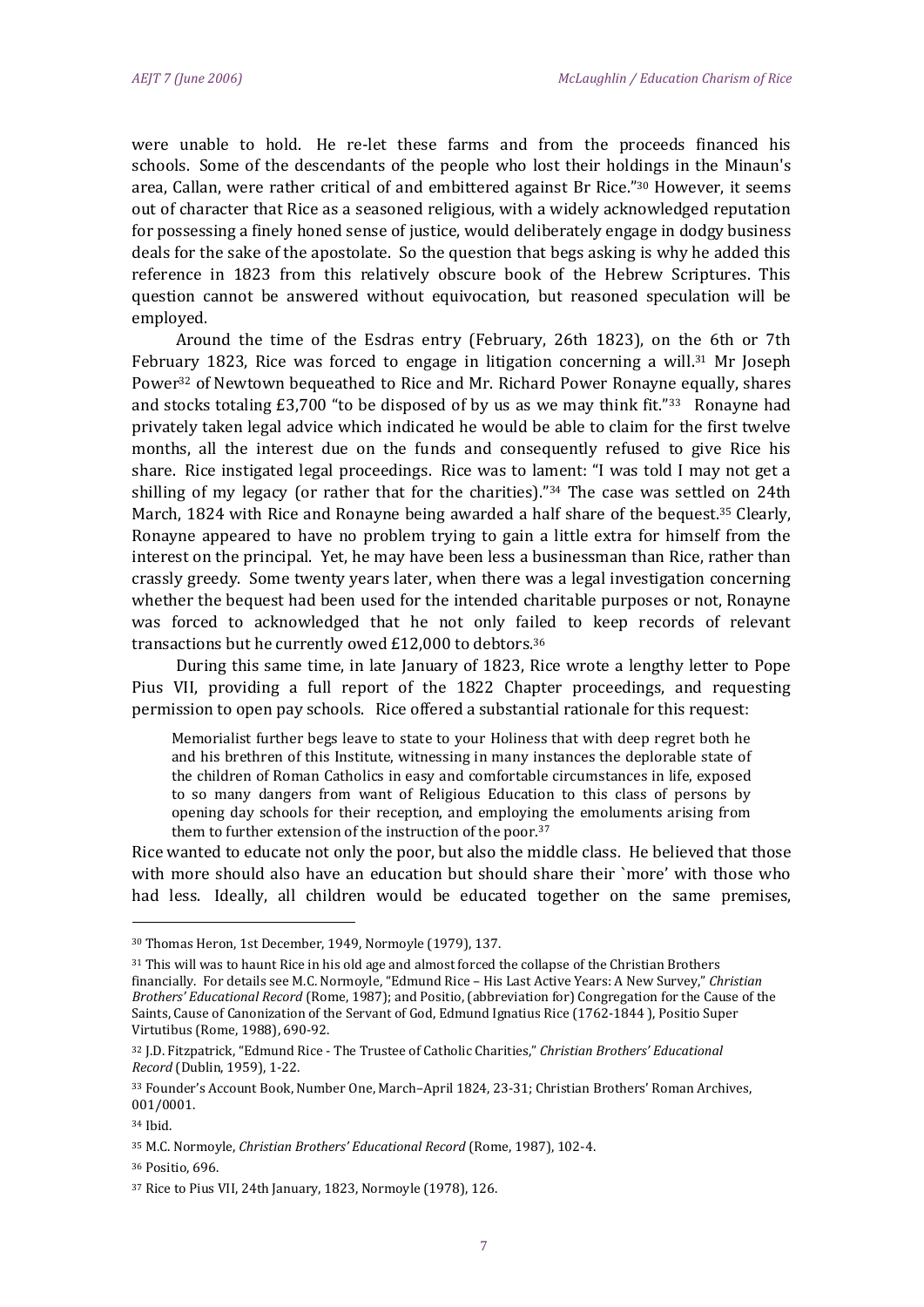irrespective of class, defying the social bigotry of the time. Such a strategy, not only provided education for more but it attacked "systemic injustice." This is a unique Ricean initiative and has its justification embedded in the Second Esdras verse.

In order to understand the relationship between these two events in Rice's life and this scripture verse reference written at this time in his bible, it is important to appreciate some facts about the context of Second Esdras.<sup>38</sup> It is a typical Jewish apocalypse text, probably first written in Greek about CE.90, and soon translated into Latin and edited by an unknown Christian, who added to it some references to Christ (Chs 1-2). It was not included in Septuagint<sup>39</sup> manuscripts, being late and known only from the Latin, but was included in most manuscripts of the Vulgate<sup>40</sup> scriptures.

The purpose of Second Esdras is to offer some comforting explanation to God's people, for God allowing the Temple's destruction with the fall of Jerusalem in CE 70. It likewise exhorts true believers to maintain steadfast faith in their loving Yahweh. The focal characters of Second Esdras are Esdras, the priest and the lay administrator, Nehemiah. Their team work was responsible for the restoration and reorganization of Jewish life in Jerusalem after the Babylonian exile during the 5th century BCE. Nehemiah is a talented and efficient layman, who decides to generously dedicate his extraordinary leadership and organisational abilities to the service of God and of God's people. He provides security for the whole community by organizing the rebuilding of the walls of Jerusalem. However, he is not contented with addressing the community's focus on external enemies. In particular, he wants to address a fundamental social problem that corrodes the community's security from within. "Now that the (external) opposition has been neutralised, the workers find that their own fellow Judeans are causing them miseries."<sup>41</sup> He identifies the community's primary cancer as the inhuman treatment of the Jewish poor by the Jewish rich, who have taken advantage of society's common distress for their own profit. This chapter relates how Nehemiah engages with the elders and officials, the most wealthy and influential within the community. Nehemiah wants to resolve a province-wide financial crisis, by educating the wealthy to undertake a selfless responsibility for those outside of their own social boundaries, namely the poor. This is a new experience for both the wealthy and the poor, since previous governors have modelled extortion by the powerful against the powerless. In contrast, in the discharge of his duties, Nehemiah pioneers a disinterested form of justice to the community. The poor should have their wants addressed as a matter of justice and the wealthy are obliged to address them for sake of the common good of all.<sup>42</sup> Nehemiah engages across social divides to educate both groups that as God's children, they grow authentically, when they complement each other and they both are ultimately distorted when the rich exploit the poor.

Second Esdras offers insight into Rice's understanding of the Ronayne litigation and his request for pay schools. The good Irish citizen Ronayne, like the rich in Nehemiah's

[http://www.findarticles.com/p/articles/mi\\_qa3679/is\\_200207/ai\\_n9115010;](http://www.findarticles.com/p/articles/mi_qa3679/is_200207/ai_n9115010) accessed 2 July, 2005.

<u>.</u>

<sup>42</sup> United States Catholic Bishops' Conference, [http://www.usccb.org/nab/bible/nehemiah/intro.htm;](http://www.usccb.org/nab/bible/nehemiah/intro.htm) accessed 2 July, 2005.

<sup>38</sup> For an extensive analysis of 2 Esdras see: D. Janzen, "Politics, Settlement, and Temple Community in Persian-Period Yehud," *Catholic Biblical Quarterly* (July 2002),

<sup>&</sup>lt;sup>39</sup> Greek translation of the first seven books of the Hebrew Scriptures, used during the first century CE by the Jewish Diaspora.

<sup>40</sup> Official Roman Catholic Latin version of the scriptures.

<sup>41</sup> R. North, "The Chronicler: 1-2 Chronicles, Ezra, Nehemiah," in R. Brown, J. Fitzmyer and R. Murphy (eds.), *The New Jerome Biblical Commentary* (London, 2000), 394.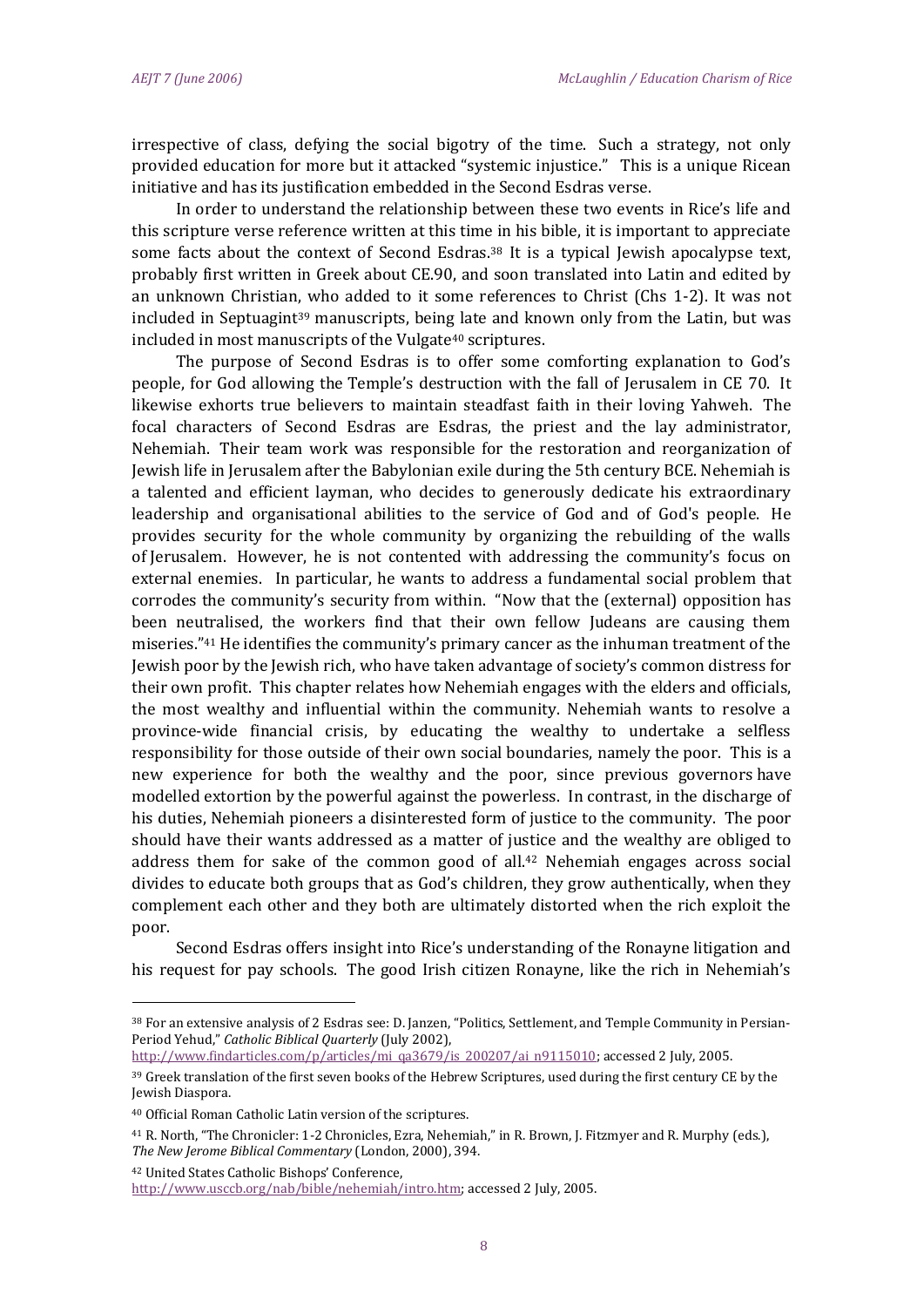time was comfortable to exploit the situation and make a little extra at the expense of the poor. He sees he is already doing his bit of charity, but there is no passion about justice in him. Many of the well-to-do in Irish society had cultivated such attitudes:

As for the merchant-class, their self assurance had grown and throughout the eighteenth century as their own prosperity and their awareness of importance to the economy had gradually increased. One of the unintended results of the anti-Catholic laws on land-holding and education had been the growing involvement of the ambitious Catholic middle-class in business and commerce. Here they found that profit made no distinction of creed. The Catholic merchant, English-speaking, law abiding, and growing daily in respectability showed all the impatience of the self made man to unwelcome restrictions on his social mobility.<sup>43</sup>

Pay schools for Rice allowed more poor to be educated through the subsidy of the middle classes. Moreover, the education of the poor and middle class together on the same campus by the same Brothers attacked the very class distinction that generated institutional inequality and social mobility devoid of social responsibility.

# EXTRACTS FROM LETTERS

Rice wrote many letters, most of which have been lost to posterity.<sup>44</sup> Those that are available for scrutiny are in the main of a business nature. It is supposed that Rice, a layman, unlike the ordained founders of other teaching brotherhoods, such as John Baptist de La Salle or Marcellin Champagnat, not having any formal theological education, felt it presumptuous for him as an "amateur" in the religious sense, to offer any written spiritual testament to his followers: "Edmund Rice was extremely reticent about his early life, the grace of his vocation, and the development of his spirituality. He left no spiritual notes, no diary, and no book of conferences as a legacy to his brothers."<sup>45</sup> This reticence, shyness or preference for privacy is very appropriately illustrated in one of Rice's letters to his close personal friend, Sir John Newport, Waterford's long-serving Member of Parliament. "P.S. I enclose you £20 which you'l (*sic*) have the kindness to send to the Mendicity Asylum, 46 Waterford. I have reasons for wishing that my name should not be identified with it, and therefore should thank you not to mention it."<sup>47</sup> The result is that there is a dearth of data to analyse. Below is a tentative attempt to examine the limited writings of Rice and to identify key themes that seem to offer some insight into his thinking. There are at least three themes that can be generated. I will allocate the quotations into themes and then generate a synthesising conclusion for each cluster.

# *Theme 1*

<u>.</u>

1810 …it's a poor thing I must own to be expecting a reward of labour from creatures who frequently are forgetful and ungrateful for favours done them, but let us do ever so

<sup>43</sup> G. Ó Tuathaigh, *Ireland before the famine 1798 – 1848* (Dublin, 1972), 45.

<sup>44</sup> M.C. Normoyle, "The Founder's Cause, 1911-1982," *Christian Brothers' Educational Record* (Rome, 1983), 69- 70; J.D Fitzpatrick, "The Virtue of Prudence as Practised by Our Revered Founder," *Christian Brothers' Educational Record* (Dublin, 1954), 44.

<sup>45</sup> M.C. Normoyle, *A Companion to a Tree is Planted* (Dublin, 1977), vi.

<sup>46</sup> This was founded and sponsored in 1822 mainly by wealthy Protestants. Rice was one of the few Catholics on its Board. It provided education for about 80 destitute children, as well as work, accommodation and food for destitute families. For more information see J.D. Fitzpatrick, "A Lost Chapter in the Life of Edmund Rice," *Christian Brothers' Educational Record* (Dublin, 1950), 110-121.

<sup>47</sup> Rice to Newport, 5th July, 1830, Normoyle (1977), 347.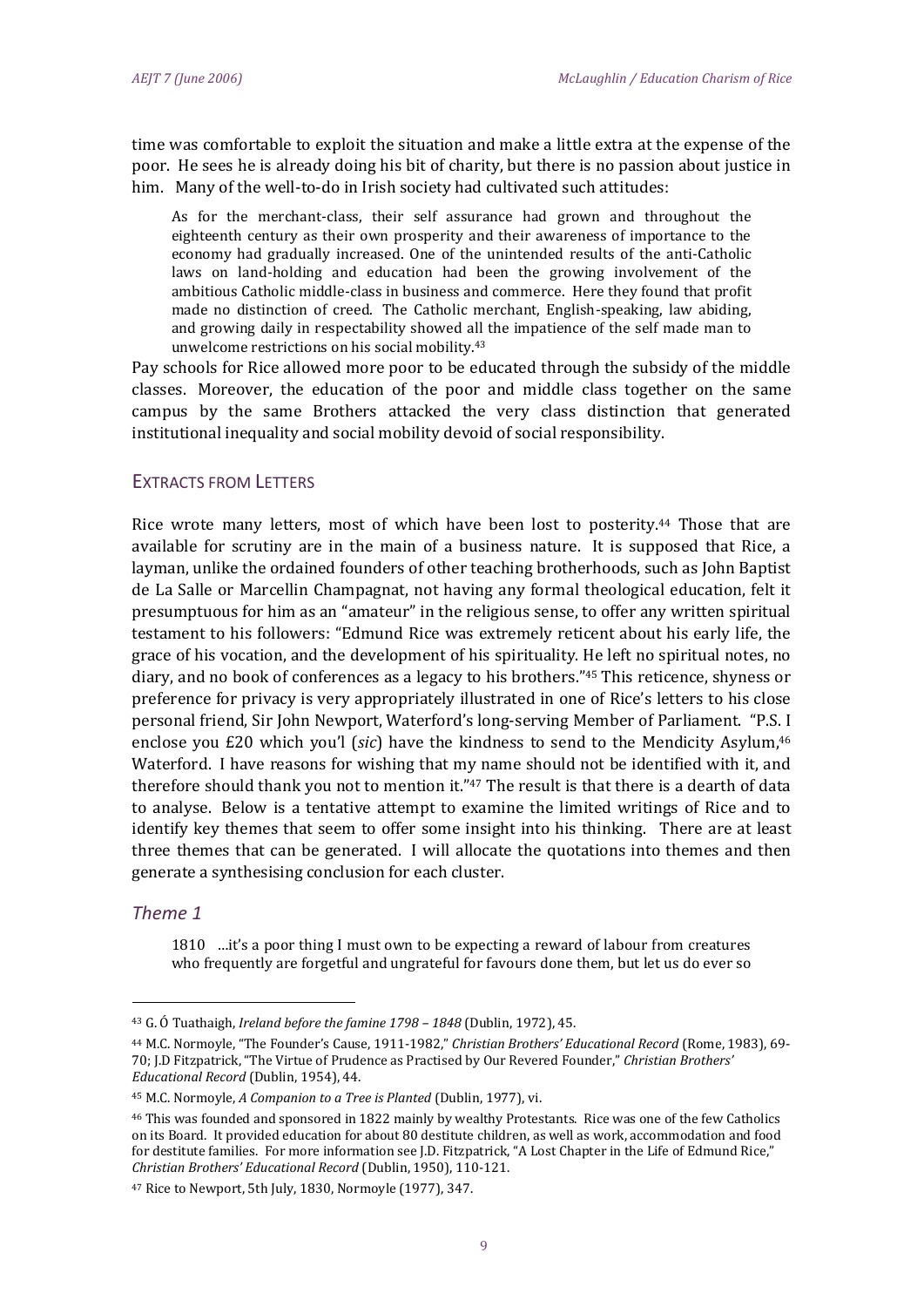little for God we will be sure he will never forget it, nor let it passed unrewarded. How many of our actions are lost for want of applying them to this end...<sup>48</sup>

1810 …but one thing you may be sure of, that whilst you work for God, whether you succeed or not, he will amply reward you.<sup>49</sup>

1810 The will of God be done in this and everything we undertake.<sup>50</sup>

1810 …I hope God will supply our inability....<sup>51</sup>

1813 May the will of God be done…<sup>52</sup>

1813 The world and everything in it is continually changing which proves to us that there is nothing permanent under the Sun, and that perfect happiness is not to be expected but in another life.<sup>53</sup>

1825 We have said many prayers to beg the direction of almighty God which we hope he will give.<sup>54</sup>

1825 …we must wait for God's time.<sup>55</sup>

1826 …You will please to join your prayers with the rest (of the Brothers) until God is pleased to hear us.<sup>56</sup>

1829 Be intent on prayer and whatever may happen will turn to our good. Cast all your cares into the arms of Divine Providence…<sup>57</sup>

1830 Pray to God to direct the matter…<sup>58</sup>

1832 …I am not one bit in dread that a Priest, Nun or Monk will sink under its dire hand (cholera).<sup>59</sup>

1835 It is a painful anxiety, but to some of us it is not so much as one may imagine. The Lord gave and the Lord taketh away, so blessed be His name for ever and ever'. This should be all our motto.<sup>60</sup>

1836 Providence is our inheritance. 61

1840 God will send us enough. 62

1842 Pray... that God's will may be fulfilled in me.<sup>63</sup>

The first theme could be summarized: Rice experientially knew (in contrast to believed) that he was God's loved child, completely accepted by God and cared for by God. God's abiding, caring presence was real for him.

# *Theme 2*

-

1826 Mr Trappes promised me in Dublin that the Brothers should have an opportunity afforded them of getting Mass every day. Let me know if this be done.<sup>64</sup> 1827 Tell Mr Burke to say 30 Masses for which I shall pay him.<sup>65</sup>

<sup>48</sup> Rice to Brian Bolger, 10 August, 1810, Normoyle, (1977), 7.

<sup>49</sup> Rice to Brian Bolger, 10 August, 1810, Normoyle, (1977), 7.

<sup>50</sup> Rice to Brian Bolger, 10 August, 1810, Normoyle (1977), 8.

<sup>51</sup> Rice to Brian Bolger, 10 August, 1810, Normoyle, (1977), 7.

<sup>52</sup> Rice to Mother Mary Biggar, 20 December, 1813, Normoyle, (1977), 15.

<sup>53</sup> Rice to Mother Mary Knowd, 2 November, 1813, Normoyle (1977), 12.

<sup>54</sup> Rice to Fr. Trappes, 24th June, 1825, Normoyle (1977), 117.

<sup>55</sup> Letter to Mother Joseph Wall May 4th 1835; J.E. Carroll, "An Edmund Rice Discovery: Two New Letters,"

*Christian Brothers' Educational Record* (Rome, 1986), 133.

<sup>56</sup> Rice to Corbett, 16th December, 1826, Normoyle (1977), 163.

<sup>57</sup> Rice, Circular letter, January, 1829, Fitzpatrick (1945), 207.

<sup>58</sup> Rice to Corbett, 27th March, 1830, Normoyle (1977), 337.

<sup>59</sup> Rice to McGrath, 12th June, 1832 Normoyle, (1977), 402.

<sup>60</sup> Rice to Corbett, 3rd July, 1835, Normoyle (1977), 461.

<sup>61</sup> Normoyle, *A Tree is Planted*, 283. The last quotation is in the minutes of the 1836 Chapter.

<sup>62</sup> Br. Alphonsus Collins' recollections of Br Rice,1912/13, Normoyle (1977), 62.

<sup>63</sup> Br. Stephen Carroll's recollections of Rice, August 28th, 1888, Normoyle (1979), 40.

<sup>64</sup> Rice to Br Austin Grace, 20th September, 1826, Normoyle (1977), 161.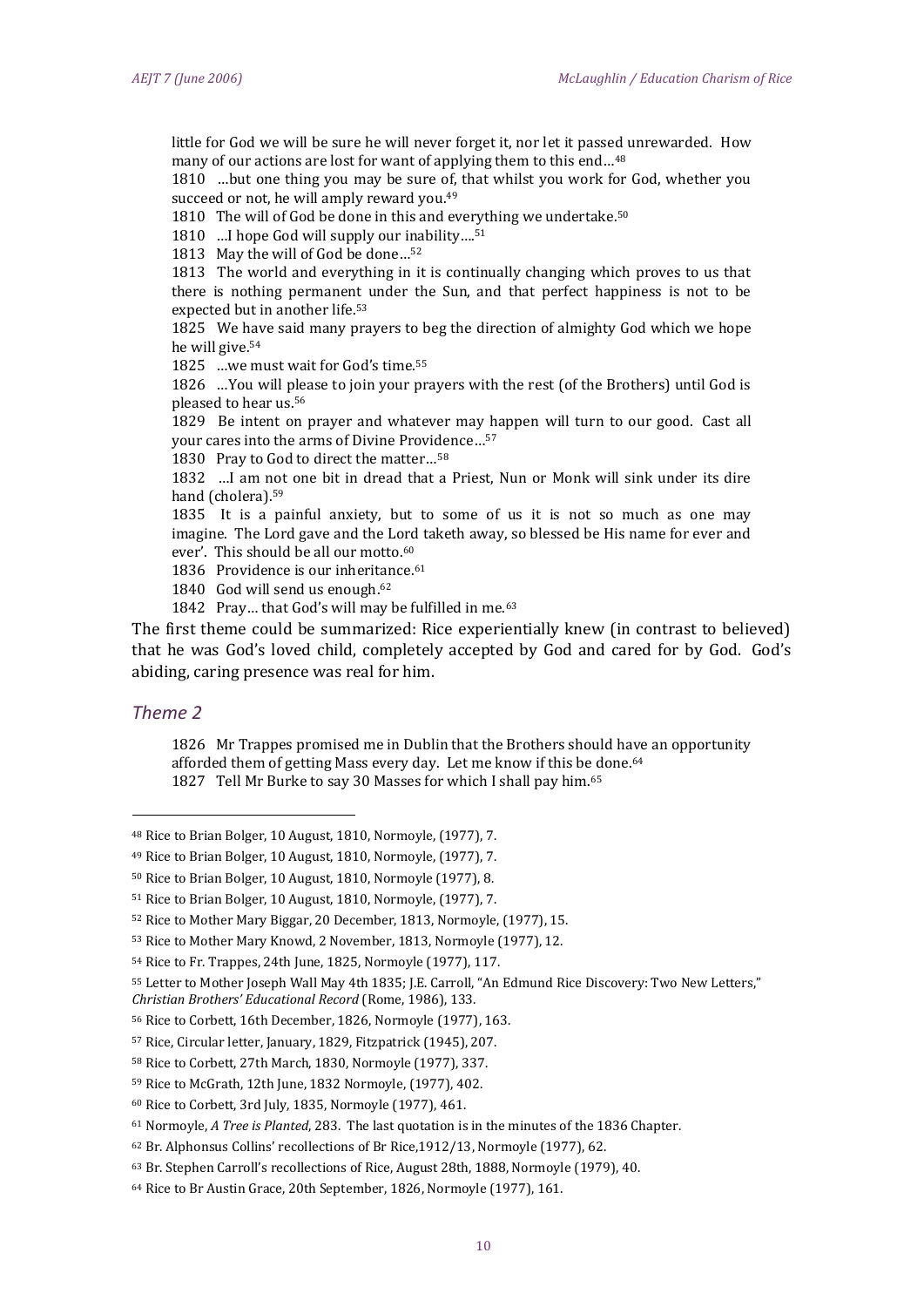1832 Live Jesus in our hearts. 66

1836 May He be blessed and praised forever and ever.<sup>67</sup>

1840 God did we even now rightly begin to serve you your loving heart would take us

- all to its final embrace.<sup>68</sup>
- 1844 Praise be to Thee, O Christ.<sup>69</sup>

The second theme could be summarized: For Rice, Jesus is the sacrament of God, a means through which God's Spirit can break open hardened-hearts and nurture compassion. Rice's participation in the Eucharist increased his awareness of the dignity of each person. Rice experienced Christ's presence at the Eucharistic table **and** in the Eucharistic urchin.

# *Theme 3*

1810 …were we to know the merit and value of only going from one street to another to serve a neighbour for the love of God, we would prize it more than Gold or Silver.<sup>70</sup> 1826 you will require great watchfulness over yourself to perform well the task which is assigned to you, and you should beg frequently of God light and Grace to effect it and above all beg of Him to give you the virtue of humility, which is so necessary…for those who have the care or direction of others. If you acquire this virtue, it will always guide you safely let your path be ever so cross or difficult. Never allow Vain notions of your own sense, abilities, or other natural or acquired qualifications to take root in your mind, but always beseech God to make known to you, your sins and imperfections.<sup>71</sup>

1826 You should be always careful never to do or say anything that may give…the least offence.<sup>72</sup>

1827 I am glad to hear of the account you give me of your boys.<sup>73</sup>

1830 I could wish with all my heart that I had it in my power to render you any little service for the many acts of kindness which I have received at your hands...<sup>74</sup>

1832 P.S. I enclose you £20 which you'l have the kindness to send to the Mendicity Asylum, Waterford. I have reasons for wishing that my name should not be identified with it, and therefore shall thank you not to mention it.<sup>75</sup>

1836 …give (to) the poor in handfuls…<sup>76</sup>

1837 …have courage; the good seed will grow up in the children's hearts later on.<sup>77</sup>

The third theme could be summarized: Rice's sense of the Eucharistic mystery nurtured his compassion for the poor ("accepting and desiring with all possible eagerness, what Christ loved and embraced…"), to a heightened sensitivity towards their suffering, misery, injustice, and ignorance as well as to the apathy, prejudice and hostility of the prosperous classes, be they Protestant or Catholic. This sensitivity compelled him to develop his

.<br>-

<sup>72</sup> Rice to Br Austin Grace, 20th September, 1826, Normoyle (1977), 160-1.

<sup>65</sup> Rice to Br Patrick Corbett, 4th July, 1827, Normoyle (1977), 178.

<sup>66</sup> *Rules and Constitutions of the Society of Religious Brothers* (Dublin: Joseph Blundell, 1832), 8 (Chapter 3, article 9).

<sup>67</sup> Rice to Mother Patrick Keeshan, n.d. but c. 1836, Normoyle (1977), 495.

<sup>68</sup> *History of Institute* 1:393.

<sup>69</sup> Br. Thomas Drislane's recollections, 24 March, 1912, Normoyle (1979), 87.

<sup>70</sup> Rice to Brian Bolger, 10th August, 1810, Normoyle (1977), 7.

<sup>71</sup> Rice to Br Austin Grace, 20th September, 1826, Normoyle (1977), 160.

<sup>73</sup> Rice to Patrick Corbett, 4th July, 1827, Normoyle (1977), 179.

<sup>74</sup> Rice to Newport, 5th July, 1830, Normoyle (1977), 347.

<sup>75</sup> Rice to Newport, 5th July, 1830, Normoyle (1977), 347.

<sup>76</sup> Rice to Mother Patrick Keeshan, n.d. but c. 1836, Normoyle (1977), 495.

<sup>77</sup> Rice to Br Patrick O'Flaherty, 28th June, 1837, Normoyle (1977), 500.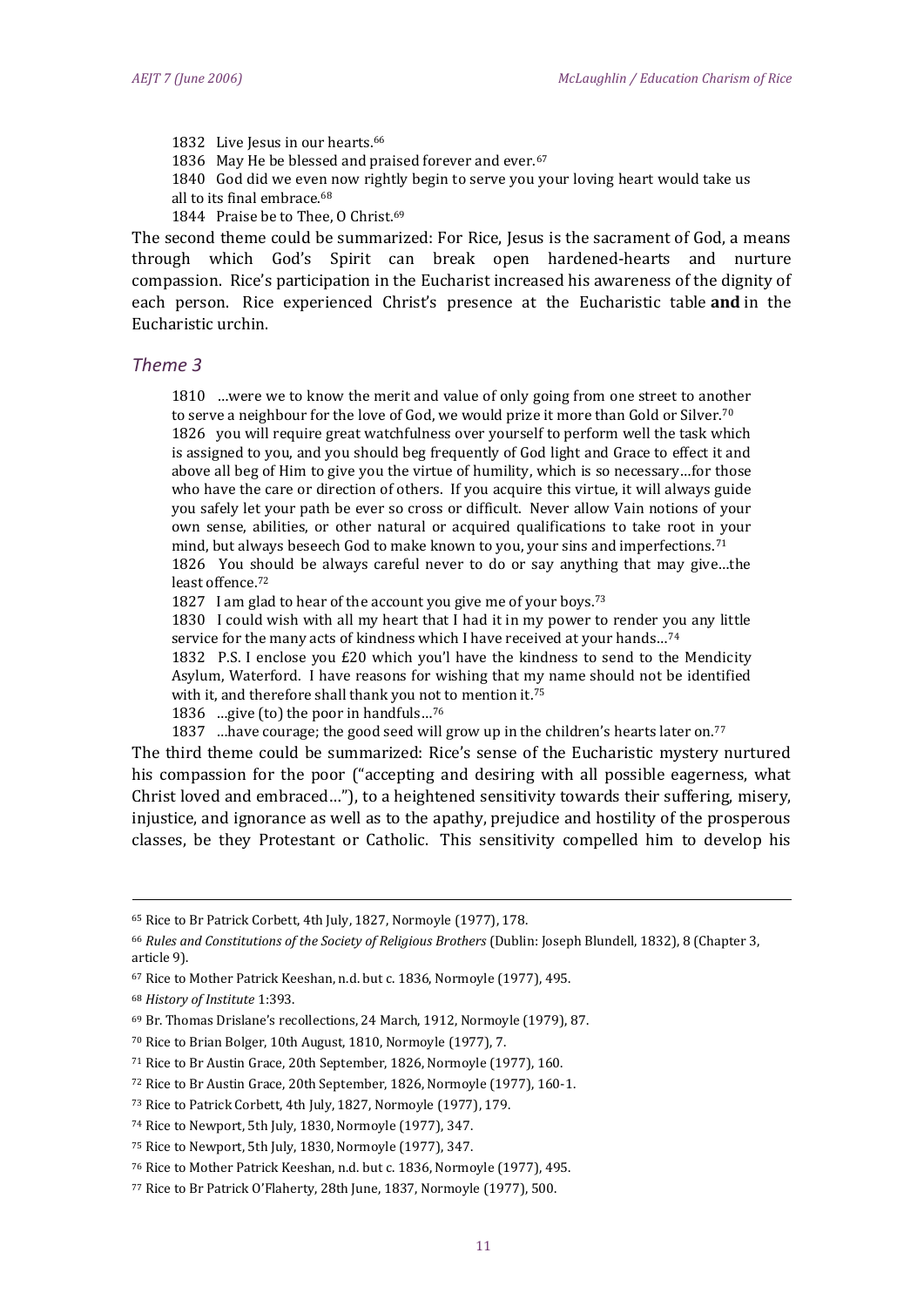education as a means to liberate their imprisoned and truncated humanity. This by definition meant action based on justice resulting in personal and social liberation.<sup>78</sup>

It is agreed that such foundations are not unique to Rice in his Christian journey, but the analysis of his written correspondence indicates that these axioms appear to be guiding principles that he identified, accepted and lived by in his life. They were the foundational touchstones of his integrity.

# CHAPTER TWO OF THE 1832 RULES

Moreover, there appears to be a direct link between these themes and the thrust of Chapter Two of the 1832 Rules. The 1832 Rules were the product of ten years of reflection, prayer and discussion by a Commission of Brothers, chaired by Rice, starting at the end of the 1822 Chapter and culminating in their acceptance at the 1832 Chapter. The adoption of such a strategy indicated that the Christian Brothers did not adopt the French Rule unequivocally. Since the French Brotherhood was a male institute of lay men, dedicated by vow to the education of youth, it was to be expected that Rice would find many things in harmony with his own perspective. Moreover, Canon Law at the time provided limited flexibility in the development of Constitutions among religious institutes in general. This was particularly so in this case, since the Irish Brothers were using the precedent of Pope Benedict XIII's Brief of 1724, which accepted La Salle's lay Brotherhood as legitimate. The proposed Irish Brotherhood is described by a Vatican official as "nearly resembling that which has been instituted in the kingdom of France."<sup>79</sup> As well as selected La Salle rules, Rice and his colleagues adapted and incorporated in the generation of their final product, sections of the Presentation Rule, the Jesuit Summary of the Jesuit Constitutions as well as Rice's unique individual insights. The final product became the 1832 Rules. On examining the Rules, the French Brothers were forced to acknowledge their uniqueness, recorded in the flyleaf of their copy: "Profound changes have been made."<sup>80</sup>

It is appropriate here to illustrate these "profound changes" using article two of Chapter Two of the 1832 Rules entitled: Of the spirit of this Institute, which is to be the animating principle with all its members.

| De La Salle Rule - Chapter 2                                                                  | 1832 Rules - Chapter 2                      |
|-----------------------------------------------------------------------------------------------|---------------------------------------------|
| The spirit of our Institute is therefore                                                      | Art.2. The Spirit of this Institute         |
| first, a spirit of faith, which should induce                                                 | is that spirit of faith, which inspires its |
| those who compose it not to look upon                                                         | members to view nothing but with the        |
| anything but in view of God, and to eyes of faith, to do nothing but with a                   |                                             |
| attribute all to God, always entering into <b>view to God, and to ascribe all to God</b> ; at |                                             |
| these sentiments of Holy Job: "The Lord   all times entering into the sentiments of           |                                             |
| gave, and the Lord hath taken away, as it                                                     | Holy Job: "The Lord gave" to me, "the Lord  |
| hath pleased the Lord, so it is done;" (Job                                                   | hath taken away" from me: "as it hath       |
| $1.21$                                                                                        | pleased the Lord, so is it done: Blessed be |

<sup>78</sup> See John Paul II, *Dominicae Cenae*, art. 6.

<sup>79</sup> *Rules and Constitutions of the Society of Religious Brothers* (Dublin, 1832), 52.

<sup>80</sup> O'Toole asserts that this quotation was written on the flyleaf of a copy of the 1832 Rules deposited in the La Salle Roman archives. A.L. O'Toole, *Spirit of the Institute*, F.R. Hickey (ed.), Inheritance: Collection One (Rome, 1982), 108. Br Neville Thornton, Congregational archivist and I visited the De La Salle archives searching for this reference under the guidance of archivist Br. Peter Gilfedder fsc, a fellow Australian, but to no avail.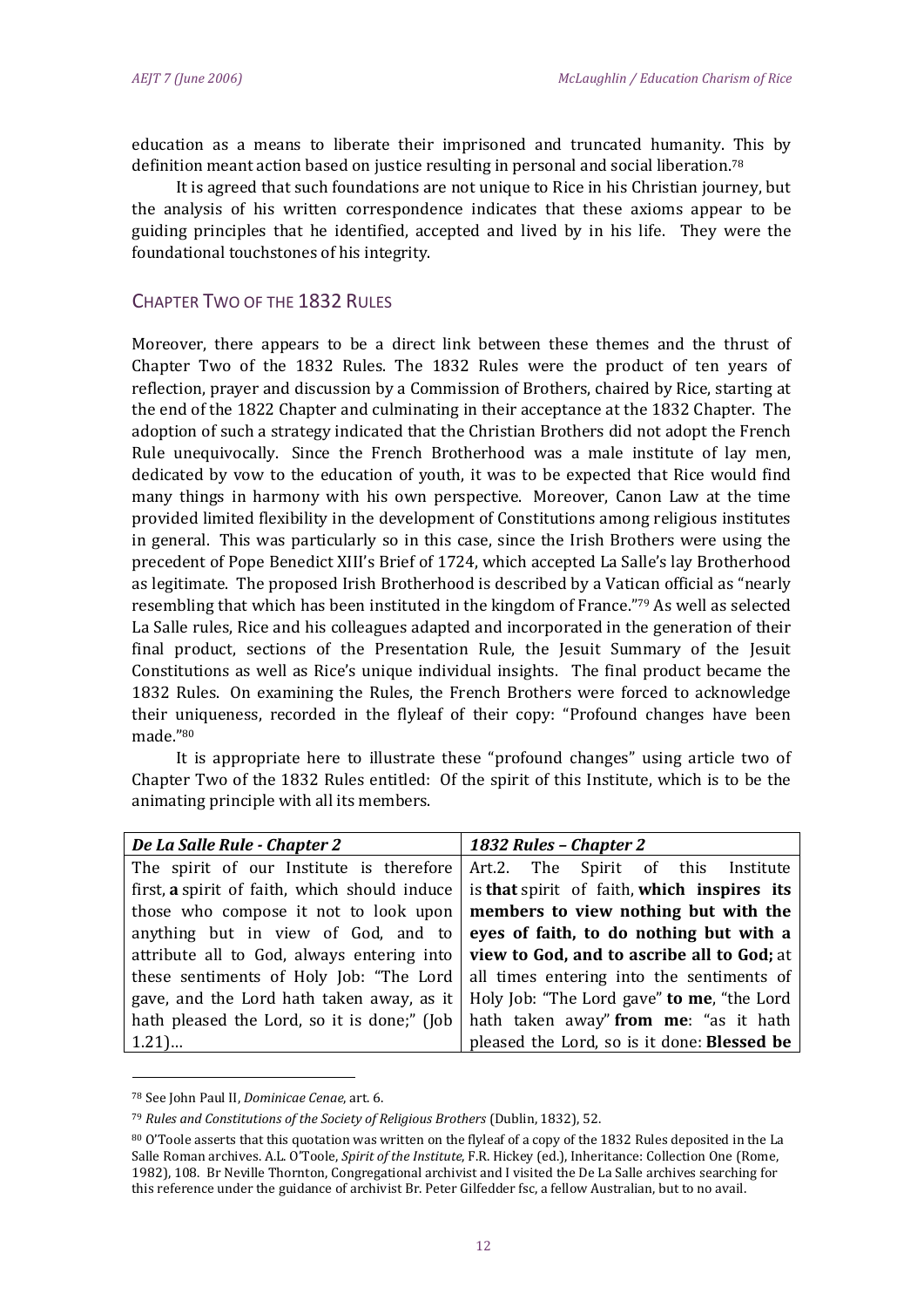#### **the name of the Lord**!"

 $O'Toole<sup>81</sup>$  has made an analysis of the minutes of the 1822 Chapter and has concluded that Chapter Two, was substantially written by the end of the 1822 Chapter and was to be a guide for the continuing government of the Institute as well and the framing for the rest of the 1832 Rules. The 1822 Chapter's directive, that "novices…should be deeply imbued with the particular spirit of the Institute as developed in the second chapter of the Common Rules"<sup>82</sup> (italics original), presumes that this chapter existed at the time the Chapter minutes were written in 1822. Nineteenth century Congregational historian, Br Dominic Burke makes it clear that Rice ensured the essentials underpinning the original Presentation Brotherhood were transferred to the new pontifical congregation: "The former practices of the Body and the peculiar spirit of the Institute has been fully and clearly kept in view."<sup>83</sup> Though not stated, it is reasonable to assume that Rice as founder of the Presentation Brothers and Superior General of the new Christian Brothers authored the draft Chapter Two. He, more than any one else appreciated the urgency and held the formal responsibility of getting it right during the transition period. He understood that his responsibility was to provide clarity about what he saw as the essential spirit of his Brotherhood.

Almost two decades lived according to the Presentation Rule had spiritualised all the qualities of Edmund Rice, the successful businessman: sureness of vision and decision, readiness to dialogue with his associates in a frank exchange of ideas directed towards the success of a common enterprise, and finally a readiness to seek expert advice in difficult or doubtful matters. All these were brought to bear on the task of compilation of the Books of Rules.<sup>84</sup>

Clearly then, it must be from Chapter Two that fundamental aspects of Rice's charism can be identified. O' Toole has argued from a variety of sources<sup>85</sup> that "to live only for Christ and the establishment of his kingdom in the hearts of all"<sup>86</sup> appropriately encapsulate the holistic theme of all the articles in chapter two.<sup>87</sup> Chapter Two has a clear plan that is illustrated in the following figure.

|        | animating principle with all its members                                |                                  |
|--------|-------------------------------------------------------------------------|----------------------------------|
| Art. 1 | Rationale for the importance of the $\vert$ That which is of the utmost |                                  |
|        | spirit which should animate the consequencemake it their first          |                                  |
|        | <b>Brothers</b>                                                         | concern and chief consequence to |
|        |                                                                         | preserve and augment it in       |
|        |                                                                         | themselves;all should<br>be      |

*Overview of the structure of chapter two: Of the spirit of the Institute, which is to be the animating principle with all its members*

<sup>81</sup> O'Toole, *Spirit of the Institute*, 121-2.

<sup>82</sup> History of the Institute, Vol. I. 55

<sup>83</sup> History of the Institute, Vol. I. 55.

<sup>84</sup> O'Toole, *Spirit of the Institute*, 104.

<sup>85</sup> O'Toole, *Spiritual Profile*, 1:219.

<sup>86</sup> O'Toole, *Spiritual Profile*, 1:179. It should be noted that this is not a quotation from Edmund Rice. It has been inaccurately included in a catalogue of quotations as originating from the writings of Edmund Rice. This catalogue was read out before the beatification ceremony. See R. Hickey, A shining example: the cause and beatification of Blessed Edmund Rice, 1911-1996, History of the Institute, Rome, 1997, .84. Its spirit is embedded in articles 5 and 13 of Chapter two of the 1832 Rules.

<sup>87</sup> Ibid, 225.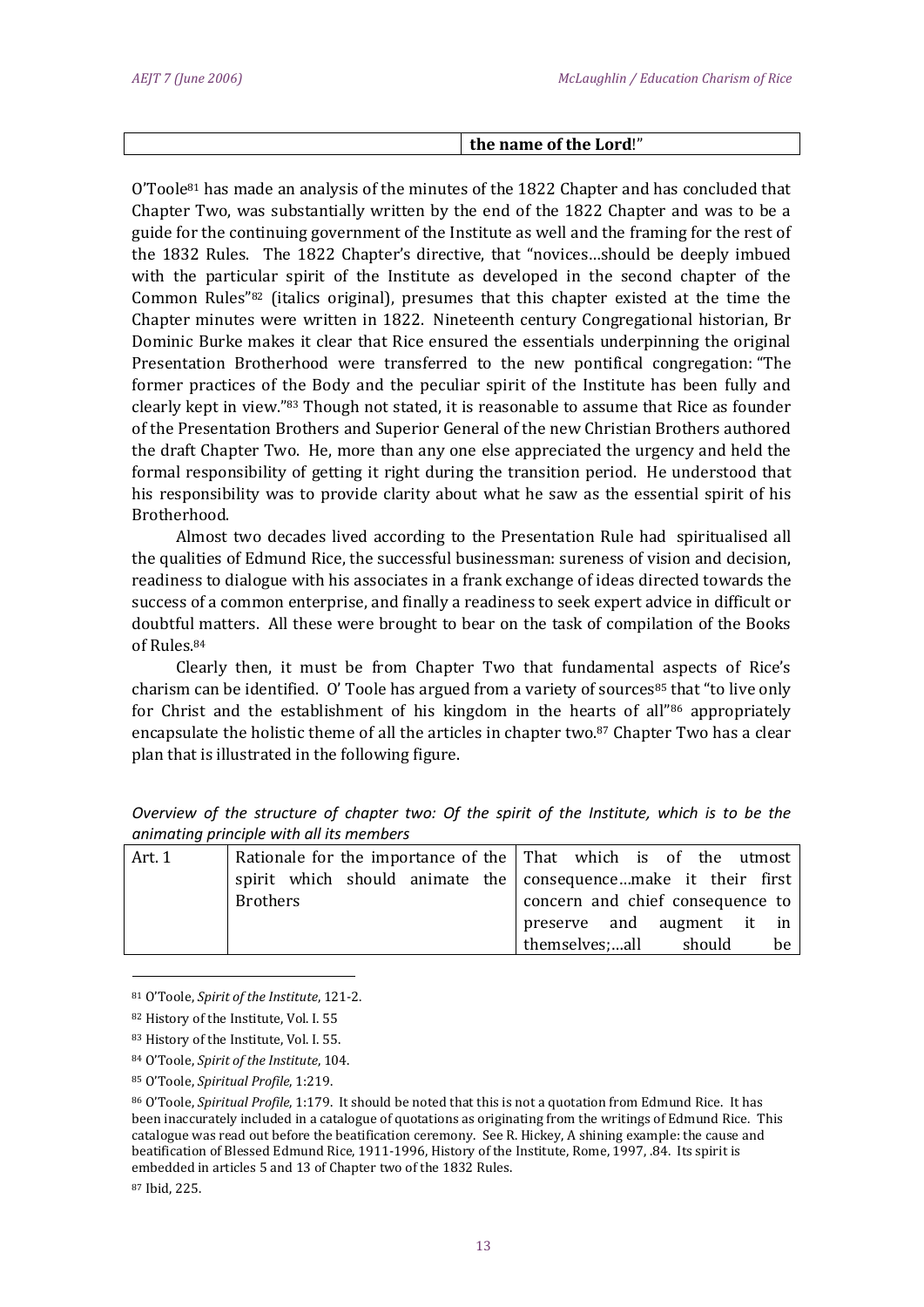|                   |                                                                                                          | convinced, that without it, it will be                                                                                                                                                                                                                                                                                                                                                                                                                                                                                                                                                                                        |
|-------------------|----------------------------------------------------------------------------------------------------------|-------------------------------------------------------------------------------------------------------------------------------------------------------------------------------------------------------------------------------------------------------------------------------------------------------------------------------------------------------------------------------------------------------------------------------------------------------------------------------------------------------------------------------------------------------------------------------------------------------------------------------|
|                   |                                                                                                          | extremely difficult to preserve the                                                                                                                                                                                                                                                                                                                                                                                                                                                                                                                                                                                           |
|                   |                                                                                                          | grace of God. (Art. 1)                                                                                                                                                                                                                                                                                                                                                                                                                                                                                                                                                                                                        |
| Arts 2, 5 &<br>13 | Essential core of Edmund Rice<br>charism<br>To live only for Christ and the<br>extension of his kingdom. | (Art. 2) "that" particular spirit of<br>faith, that believes we<br>are<br>all<br>ultimately in our Father's caring<br>hands and so nothing can be really<br>harmful to us. Such an attitude<br>leads to a "disengagement" or<br>detachment that "we must wait for<br>God's time"; <sup>88</sup> for "God will always<br>send us enough";89 indeed, "whilst<br>you work for God, whether you<br>succeed or not, he will amply<br>reward you."90<br>"that" faith is not passivism but a<br>challenge<br>"to<br>live<br>only<br>for<br>Christ"(Art. 5); and to labour for<br>the "salvation of the dear little ones              |
|                   |                                                                                                          | their<br>confided<br>thus<br>to<br>care:                                                                                                                                                                                                                                                                                                                                                                                                                                                                                                                                                                                      |
|                   |                                                                                                          | extending the kingdom of Christ"                                                                                                                                                                                                                                                                                                                                                                                                                                                                                                                                                                                              |
|                   |                                                                                                          | (Art. 13)                                                                                                                                                                                                                                                                                                                                                                                                                                                                                                                                                                                                                     |
| Arts 3, 4,        | Means to achieve that spirit                                                                             | Authenticity of life (Art.3)<br>The more authentically human we<br>are, the more Christ-like we become.<br>(Art. 4)                                                                                                                                                                                                                                                                                                                                                                                                                                                                                                           |
| Arts 6-13         | Characteristics of "that" spirit                                                                         | Commitment<br>following<br>the<br>to<br>incarnated Christ (Art.6)<br>Living a life that promotes authentic<br>humanity, while rejecting that which<br>distorts it. (Art 7)<br>Cultivating an outlook that values<br>authentic spirituality: the more<br>human one is the more spiritual one<br>is. (Art. 8).<br>Authentically living a life consistent<br>with one's calling - for Rice this was<br>through the three vows of Chastity,<br>and Obedience.<br>Poverty<br>(Arts<br>9,10,11)<br>Loving Christ means service to<br>Christ present "in the dear little<br>ones." (Art. 12)<br>Prayer is the catalyst "to draw down |

<sup>88</sup> Letter to Mother Joseph Wall May 4th 1835, Carroll (1986), 133.

.<br>-

<sup>89</sup> Br. Alphonsus Collins' recollections of Br Rice, 1912/13, Normoyle (1977), 62.

<sup>90</sup> Rice to Brian Bolger, 10 August, 1810, Normoyle (1977), 7.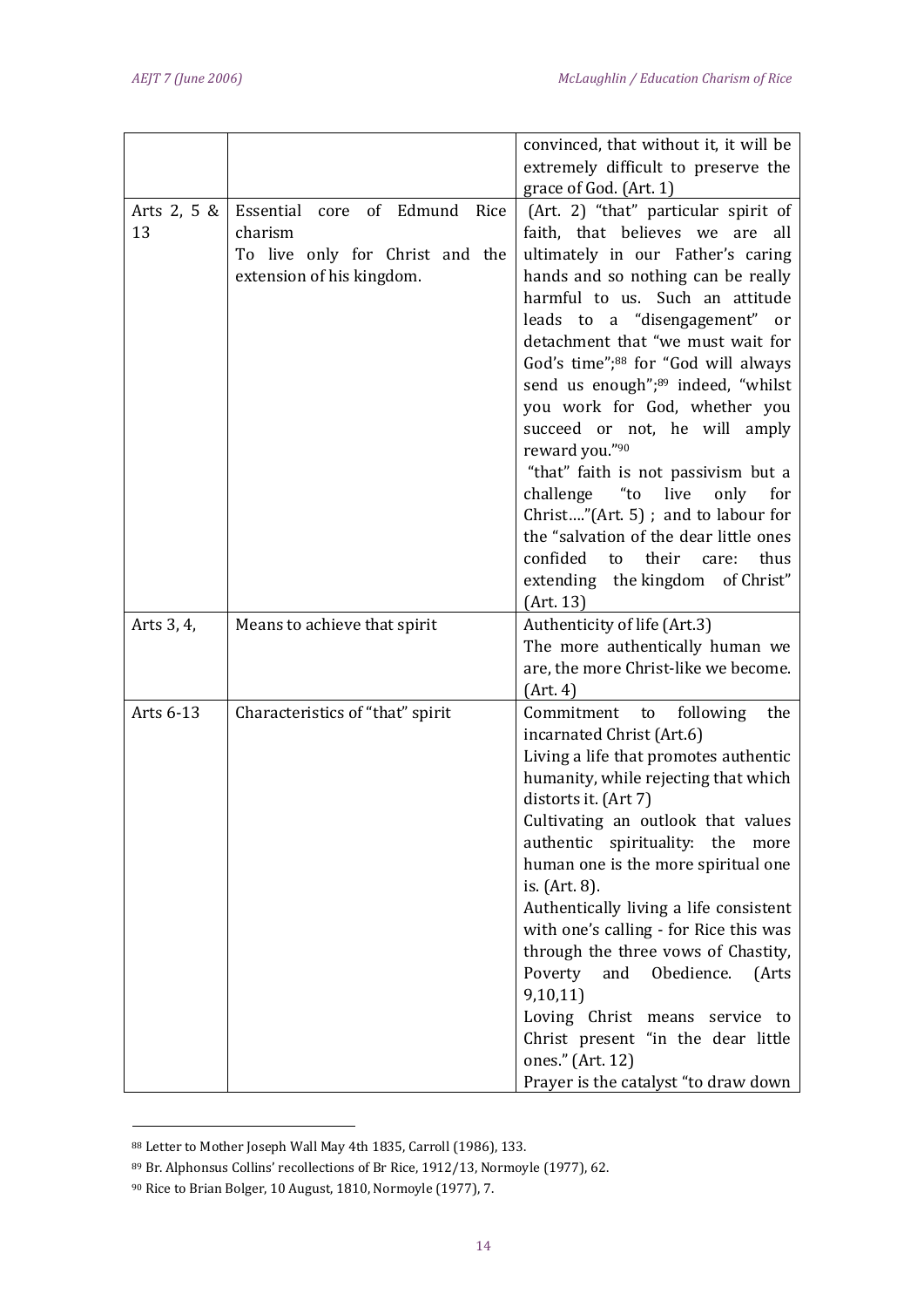| this spirit from God" (Art. 13). "Be |
|--------------------------------------|
| intent on prayer and whatever may    |
| happen will turn to our good. Cast   |
| all your cares into the arms of      |
| Divine Providence" <sup>91</sup>     |

It is appropriate to juxtapose key themes from Rice's letters with the content of Chapter Two of the 1832 Rules.

# *That Spirit of Faith: Lens One*

Rice writes that the defining spirit of his institute is that<sup>92</sup> spirit of faith - a special kind of faith clearly differentiating it from the more global meaning in the La Salle rule, a point which will be extrapolated later.

| Themes from letters                                     | Chapter 2 of 1832 Rules                      |
|---------------------------------------------------------|----------------------------------------------|
| Theme one identifies a peculiar type of                 | Art.2: The spirit of this Institute          |
| personal faith as the dominant motif in                 | is that spirit of faith, which inspires its  |
| Rice's letters, from 1810 in his first letter to        | members to view nothing but with eyes of     |
| Brian Bolger to an 1842 recollection by a               | faith, to do nothing but with a view to God, |
| then<br>young novice. Rice held<br>an                   | and to ascribe all to God; at all times      |
| unwavering radical trust in the presence of             | entering into the sentiments of holy         |
| a loving God, his compassionate Father,                 | Job: "The Lord gave" to me, $94$ "the Lord   |
| who is caring for each one of his children in           | hath taken away" from me: "as it hath        |
| spite of their suffering and trauma and                 | pleased the Lord, so it is done: Blessed     |
| apparent successes and failures.                        | be the name of the Lord."                    |
| That spirit of faith for Rice is: God is always         |                                              |
| present. I am loved personally and                      |                                              |
| unconditionally by this ever present God;               |                                              |
| My life is in his hands. May He be blessed              |                                              |
| and praised forever and ever. <sup>93</sup> Rice's holy |                                              |
| "disengagement" has its bases in that spirit            |                                              |
| of faith.                                               |                                              |

Rice's unconditional faith in his loving God had been tested and refined through the wrenching death of his devoted soul-mate and wife, Mary as well as through the rapid deaths in succession of his father, his uncle Michael and his younger brother, Michael. In addition, he experienced the single-focused, unconditional love, devotion and trust of his baby daughter. For Rice that faith had its genesis in those very personal and traumatised experiences leading to doubt, depression and aimlessness. God had taken one seemingly, irreplaceable love, and replaced it with another, as powerful and life-changing, as it was different. Rice was to gradually appreciate that this Lord of his, had knocked him down

<sup>91</sup> Rice, Circular letter, January, 1829, Fitzpatrick (1945), 207.

 $92$  The La Salle Rule has "a" spirit of faith. Rice had something special in mind when he replaced the indefinite article "a" with the demonstrative adjective "that". The extracts from Rice's letters, I argue, provide insight to defining "that."

<sup>93</sup> Rice to Mother Patrick Keeshan, n.d. but c. 1836, Normoyle (1977), 495.

<sup>94 &</sup>quot;To me" and "from me" are Rice additions absent form the La Salle Rule.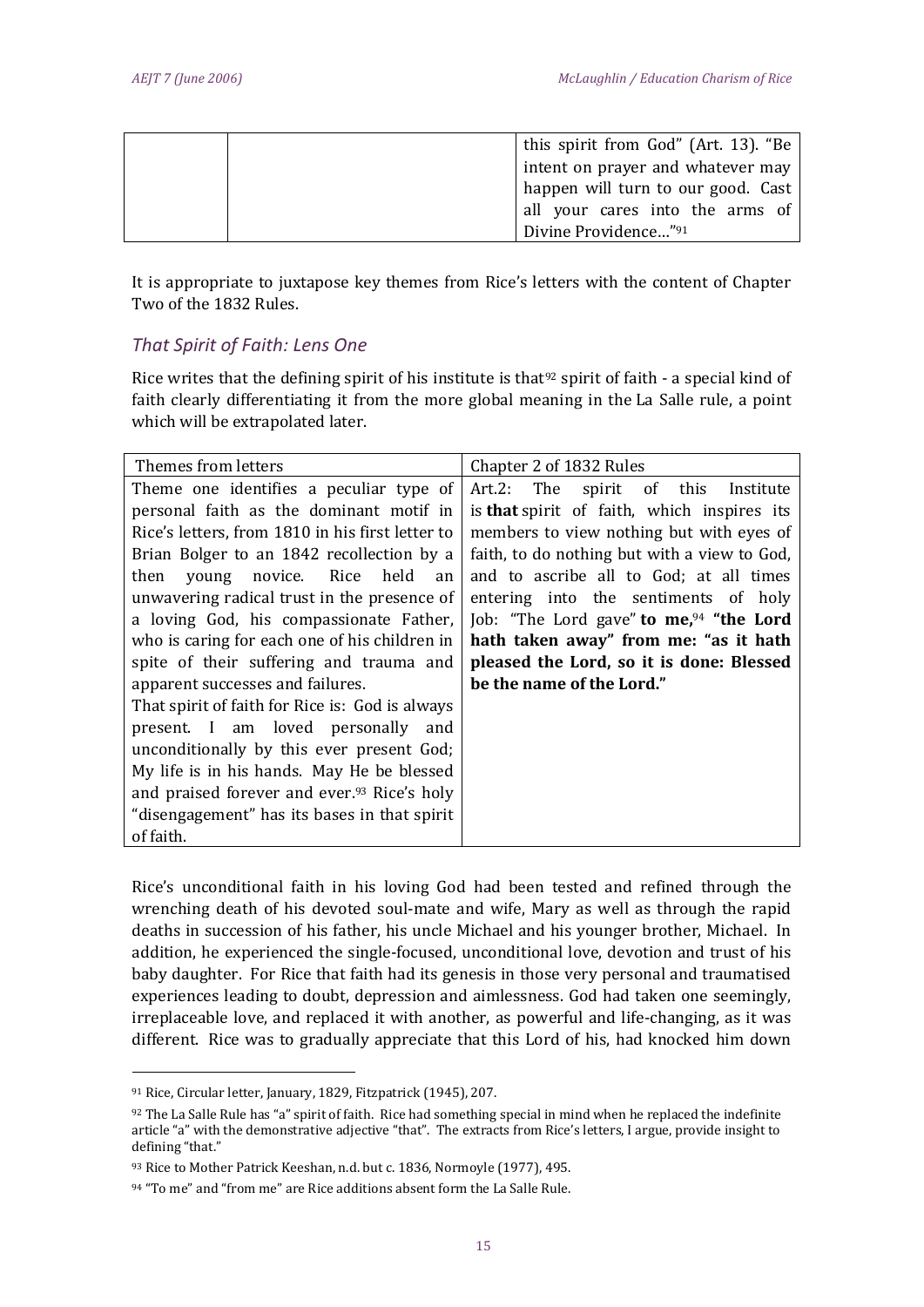only to swing him on his back, so that his eyes were focussed heavenward.<sup>95</sup> As in childbirth, Rice's `presence of God experience' gestated to completion through trauma. Edmund Rice knew from the very depths of his being exactly what Job's desperate cry of faith entailed: "The Lord gave and the Lord taketh away, so blessed be His name for ever and ever'. This should be all, our motto."<sup>96</sup> What is interesting in critiquing theme one quotations is that Rice did not engage in any traditional prayers of petition, pleading for God to change things, but prayed that God direct the matter<sup>97</sup> and whatever may happen, will turn to good.<sup>98</sup> This characteristic was observed in Rice by one of his contemporaries: "He had a great faith in Providence, and he would patiently wait for a long time to have the Divine Will accomplished."<sup>99</sup>

It is important to appreciate what Rice was about in his identification of "*that* spirit of faith" and his rejection of "*a* spirit of faith" that was the text in the De La Salle Rule. For Rice, faith was more than an acknowledgement in the reality of an almighty, omniscient diety, whose source we should ultimately honour as the De La Salle text offered. Rice chooses to personalise his understanding of faith, seeing "*that* spirit of faith" as a progression beyond "belief" to primarily a personal and intimate relationship. He makes this distinction by his addition specifically of: "to/from me" to the Job quotations: "The Lord gave `to me'; the Lord hath taken away `from me.'" His experiences of so much death in his relatively short life generated an insight about the presence of his God, even when God seemed so absent. Death, in particular his wife's death was the trigger, the invitation for Rice to be "born from above,"<sup>100</sup> by personal transformation characterised by a husband-like faithfulness, commitment and presence to an always present God. Consequently, "that spirit of faith" while intrinsically relational is about being present to the reality of a God who says: "I have called you by your name, you are mine...You are precious in my sight and honoured and I love you."<sup>101</sup> Rice's response to this presence is: "The Lord gives to me, Bless him. The Lord takes from me, Bless him"; "…one thing you may be sure of, that whilst you work for God, whether you succeed or not, he will amply reward you."<sup>102</sup> This concept of presence<sup>103</sup> is quintessentially broken open by Christ in the parable of the Good Samaritan, a man, like Rice of some material substance, who gave from his wealth to assist the assailant's victim. But the Samaritan's primary wealth was not money, but his capacity to be present to the victim, in ways those supposedly close to God were incapable of being or even understanding. Like both the Samaritan and the victimised traveler, Rice had experienced a defining `Jesus moment' in his life: "Emerging from his inner wilderness, Jesus knew himself to be alive

<sup>95</sup> Br Philip Pinto (oral communication, Rome, 18 August, 2005).

<sup>96</sup> Rice to Corbett, 3rd July, 1835, Normoyle (1977), 461.

<sup>97</sup> Rice to Corbett, 27th March, 1830, Normoyle (1977), 337.

<sup>98</sup> Rice, Circular letter, January, 1829, Fitzpatrick (1945), 207.

<sup>99</sup> Julia Buggy, 13th December, 1913, Normoyle (1979), 17.

<sup>100</sup> Jn 3:3.

<sup>101</sup> Isa 43:1, 4.

<sup>102</sup> Rice to Brian Bolger, 10th August, 1810, Normoyle, 1977, 7

<sup>103</sup> This chapter was substantially completed in August, 2005. In October, 2005, Br. Peter Harney sent me a copy of interview transcripts conducted by Mr. Tom Cashman before his death in 2004. Tom had undertaken initial doctoral studies on Edmund Rice. As part of his research, he interviewed Brs. J.E. Carroll and F.S. Keane. From reading Tom's interview transcripts, I noticed Br. Carroll also identified a spirit of presence as a peculiar Ricean characteristic. A discussion of this with Dr. Bill Sultmann, Director of Edmund Rice Education, Queensland led to his referring me to the following article: J.E. Carroll, Seeds for a revolution, Wellsprings, Summer, 2003.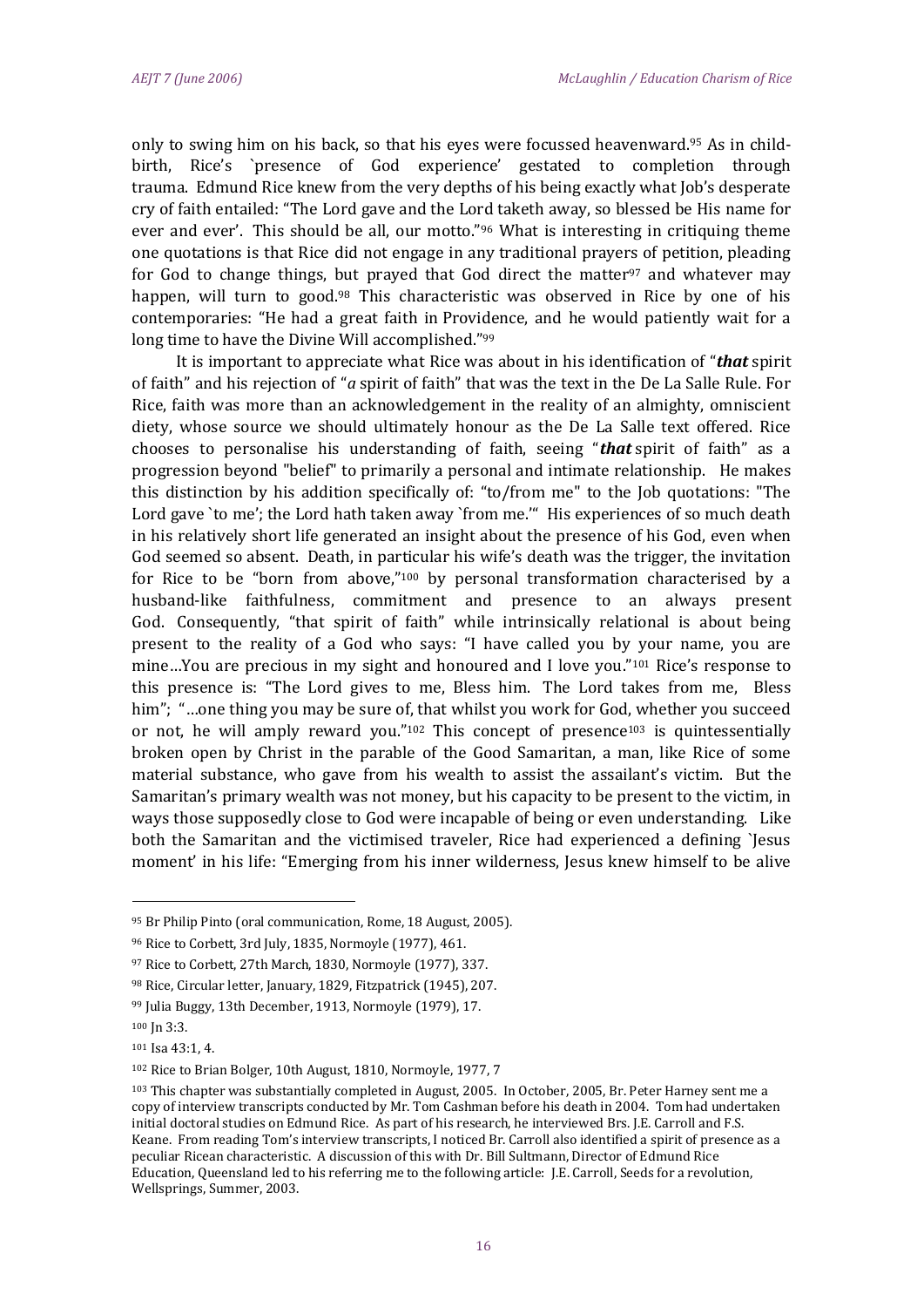with the life of God, in tune with the love of God, grounded in the being of God. He was aware that the purpose of his life was to share that presence, to bring love, to give life, to make whole, to heal the hurt of unlove, to break the power of sin."<sup>104</sup>

Presence for Rice was his gateway to compassion and liberation. For him "that spirit of faith" precipitated a new way of being present to God and God's people. Its outcome is self-forgetfulness, being less present to the ego's demands, labeled by Rice as holy disengagement, and more open to the presence of the "human" Jesus in the everyday, ordinary moments of life. Rice became present to "especially the poorest, (whom he recognised) as most resembling Our Lord Jesus Christ." This experience was his invitation to consciously begin his lifelong journey of transformation. He literally began to see things differently: "how we see reality matters, for how we see `what is' profoundly affects how we experience and live our lives."<sup>105</sup> Rice's transformation was ignited by this graced insight. "That faith" is no longer an act of the will, but an act of the heart, to be present to the reality of God's presence, and to respond to it, primarily through a life of being present to and loving that which God loves or as Rice put it "to accept and desire with all possible eagerness, what Christ loved and embraced."<sup>106</sup> Consequently that spirit of Faith for Rice was a presence.

It is hardly surprising that Rice's first school was christened Mount Sion, though this is hardly a typical name for a Catholic establishment. Rice the veteran devotee of the scriptures, knew that Mount Sion was where King David placed the Ark of the Covenant as its permanent home (2 Sam.6,12). The Jews believed that God was present, literally on Mount Sion: <sup>107</sup> "The Lord has chosen Sion; he wants to make it his home" (Ps. 132, 13). Solomon built the first temple on Mount Sion to make an even fitting home for the Ark. Rice's school, Mount Sion was to be a `home' where the boys met the presence of God, and felt God's love in the care they experienced in their fatherly teachers. Likewise, the Brothers met the presence of God in their boys, especially in the poorest of them. In addition Rice would have read that there was a long held tradition, that the last Supper was held in an upper room, the cenacle, in a building on Mount Sion. The name, Mount Sion was associated with the institution of the Eucharist – the real presence of Christ.<sup>108</sup> Throughout his religious life it was observed that Rice "…was always first to adore the Blessed Sacrament."<sup>109</sup> Interestingly, Luke<sup>110</sup> narrates that after Jesus' passion and crucifixion, his disciples "continued to receive hospitality in the same upper room."<sup>111</sup> Likewise, Rice's Mount Sion was not only a school but a real house of hospitality: "…as I visited Mount Sion I noticed the old bake-house where the bread was baked and delivered to the poor and hungry pupils."<sup>112</sup> So for many reasons the name "Mount Sion" epitomised the very essence of Ricean education. However, Br Burke in the 1890s chronicles that the name was supposedly given to the school at its opening not by Rice but by Bishop Hussey in June 1803, since the heights of Ballybricken reminded him the rocky cliffs of Mount Sion

<sup>104</sup> J. Spong, *This Hebrew Lord* (San Francisco, 1993), 170-71.

<sup>105</sup> M. Borg, *The Heart of Christianity: Rediscovering a Life of Faith* (San Francisco, 2003), 36.

<sup>106</sup> *Rules and Constitutions of the Society of Religious Brothers*, (Dublin, 1832), 4.

<sup>107</sup> M. Mills, *Images of God in the Old Testament* (London, 1998), 90.

<sup>108</sup> N. Mitchell, *Real Presence: The Work of the Eucharist* (Chicago, 1998), 100-103.

<sup>109</sup> Br. Regis Hughes, 24th December, 1911, Normoyle (1979), 146.

<sup>110</sup> Luke 22:11-12; 24:36-49; Acts 1:13-14.

<sup>111</sup> E. LaVerdiere, *The Breaking of the Bread* (Chicago, 1998), 90.

<sup>112</sup> James O'Rourke (May 4th , 1912), former student of Mount Sion who said he was educated by Brother Rice and the Mount Sion Brothers, Normoyle (1979), 231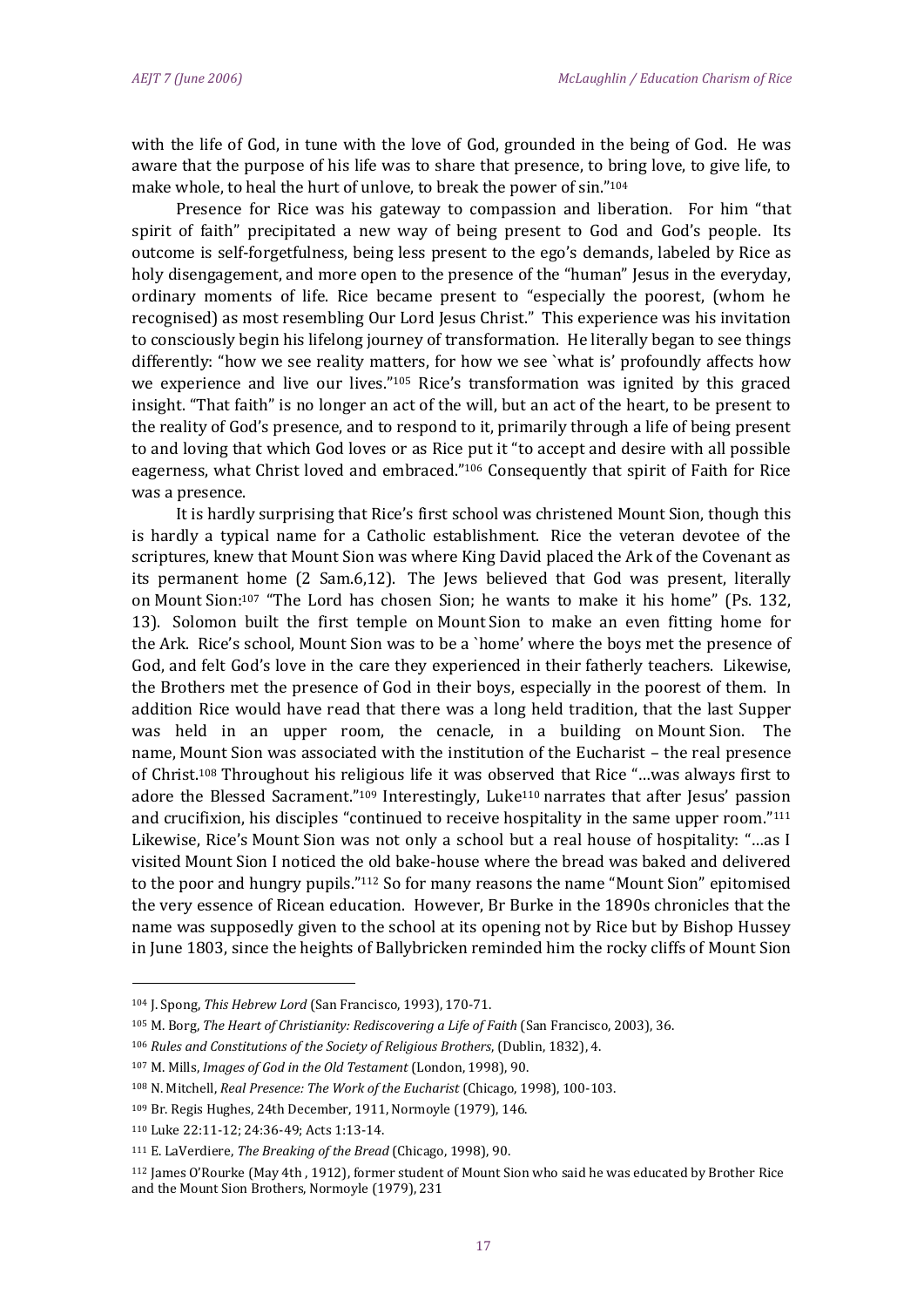in Jerusalem.<sup>113</sup> In contrast, both Br. McCarthy<sup>114</sup> (1926) and Br. Fitzpatrick<sup>115</sup> (1945) have Bishop Hussey naming Mount Sion on June 1, 1802. But this could not be so, since Hussey was still in exile on the continent at that time and did not return to Waterford until December of that year. However, it is also recorded that the first official act of the new Bishop, John Power was to open and bless Mount Sion on May 1, 1804,<sup>116</sup> not 1803, though the school had been unofficially in operation for some months. It was probably at this ceremony in 1804, that Mount Sion was publicly christened. Br. Austin Grace in 1845 has offered further evidence to support this interpretation:

The Right Rev. Dr. Hussey, who died in July 1803, was succeeded by the Right Rev. Dr. Power. This prelate whose name was associated with every charity and whose virtues shed a lustre around his high Episcopal character, became one of the most sincere and zealous friends of the institute. It was by this venerable Bishop that the site of the Waterford house was denominated " Mount Sion."<sup>117</sup>

Given the long term intimacy between Rice and Power and their partnership in introducing the Presentation Sisters to Waterford, it is highly unlikely that Power described in the Brothers' first history Origin as a "warm and sincere friend"<sup>118</sup> would have named Mount Sion on his own initiative, without consulting Rice. Such a courtesy was to be expected from a pastoral bishop and friend, since the entire spiritual, organisational and financial basis forMount Sion originated with Rice. The name, "Mount Sion" seems a very deliberate choice emanating from Rice and it reflected the core of his spirituality - presence.

# *That Spirit of Faith: Lens Two*

Rice writes "that spirit of faith" inspires a "life lived only for Christ." O'Toole comments:

Edmund Rice's Chapter 2 (of 1832 Rules) contains a specific Christian spirituality i.e., a spirituality based on the Mystery of Christ, which is directed towards the assimilation by the Brothers of the fullness of the Doctrine of the Incarnation- a spirituality which is grounded on the Gospel reality of Christ, the Way, the Truth and the Life.<sup>119</sup>

| <b>Themes from letters</b>                     | <b>Chapter 2</b>                          |
|------------------------------------------------|-------------------------------------------|
| Theme two identifies Christ as Rice's entry    | Article 5thus to live only for Christ     |
| into the mystery of God. Soon after his wifes  | Article 6 and to accept and desire with   |
| death, Rice began a spiritual journey, centred | all possible eagerness, what Christ loved |
| on Christ. The mystery of the Incarnation was  | and embraced                              |
| the fabric of his spirituality. Rice's         | to seriously follow Christ                |
| relationship with Christ is encapsulated by    | to resemble Jesus Christ, who has given   |
| the aspiration: "Live Jesus in our hearts,     | the example, and who is the way, and life |
| forever."                                      | that leads to glory.                      |
| Praise be to Thee, O Christ. <sup>120</sup>    |                                           |

<sup>113</sup> *History of the Institute* 1:13-14.

.<br>-

<sup>114</sup> W.M. McCarthy cfc, *Edmund Ignatius Rice and the Christian Brothers* (Dublin, 1926), 83-4.

<sup>115</sup> Fitzpatrick, *Edmund Rice*, 137.

<sup>116</sup> Origin, Inheritance Two, 374.

<sup>117</sup> The Biographical Register, Normoyle (1979), 352.

<sup>118</sup> Origin, Inheritance Two, 374.

<sup>119</sup> O'Toole, *Spirit of the Institute*, 111-2.

<sup>120</sup> Br. Thomas Drislane's recollections, 24th March, 1912, Normoyle, 1979, 87.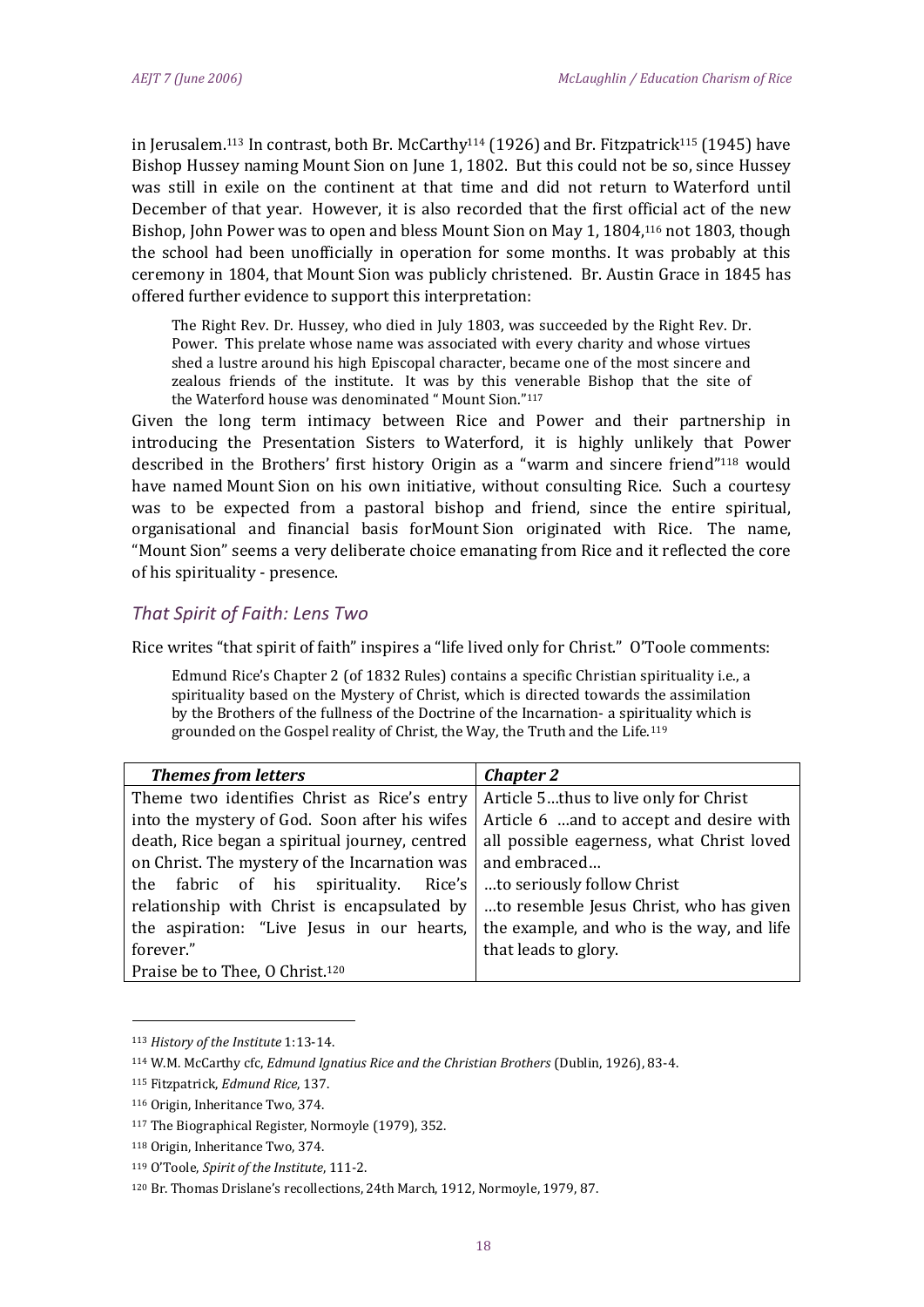"To seriously follow Christ"<sup>121</sup> is about daily choices "to accept and desire with all possible eagerness, what Christ loved and embraced…"<sup>122</sup> This process is epitomised in the aspiration Rice chose to be regularly recited by the Brothers throughout their day: "Live Jesus in our hearts, forever." The aspiration<sup>123</sup> has its genesis in Ephesians  $(3, 17-19)$ : "that Christ may dwell in your hearts through faith; that you, being rooted and grounded in love, may have the power to comprehend with all the saints what is the breadth and length and height and depth, and to know the love of Christ which surpasses knowledge, that you may be filled with the fullness of God." While Rice incorporated this aspiration from the La Salle practice, it was prescribed for only a few occasions a day by the French Brothers' Common Rules. It was only in 1901 that the La Salle General Chapter legislated its use to finalise exercises of piety used by the French Brothers.<sup>124</sup> In contrast, Rice's 1832 Rules envisaged it as permeating the whole of the Christian Brothers' day:

After morning prayer and after the Brothers leave the chapel; immediately after breakfast; at the beginning of recreation after dinner; at eight o'clock in the evening; and before and after study, the Brother Director shall devoutly say: Live Jesus in our hearts; to which the brothers shall answer for ever. When the brothers meet each other on the stairs or corridors or in any other parts of the house it is recommended to them to repeat the same pious aspiration. 125

It is important here to explain what is meant by Christ dwelling in our hearts by faith and why this aspiration expressed quintessentially what Rice understood when he wrote "that spirit of faith." From his prolonged and reflective study of the scriptures, Rice understood that heart was a metaphor for the deepest level of self, "…a level below our thinking, feeling, and willing, our intellect, emotions and volition. The heart is thus deeper than our 'head,' deeper than our conscious self and the idea we have in our heads. Faith concerns this deeper level of the self. Faith is the way of the heart not the way of the head."<sup>126</sup> Consequently, for Rice the essence of the aspiration 'Live Jesus in our hearts' was his attempting to live his life with the vision and values of Jesus. Where to start has clearly been shown to the follower: "According to Jesus, compassion is to be the central quality of a life faithful to God the compassionate one."<sup>127</sup> For Rice, that spirit of faith is immersed in compassion. Growth in compassion is the touchstone for the quality of life in the spirit. Christ tells his followers to "be compassionate as your heavenly Father is compassionate." <sup>128</sup> Compassion is not charity. Compassion is about deepening one's humanity. It is the capacity of feeling the oppression of others "from the gut" and then being driven to act. In the Hebrew, the plural form of the word 'womb' is the word 'compassion' and it is often chosen to describe God's relationship with God's people:

Thus says Yahweh: Is Ephraim my dear son? My darling child?

<sup>122</sup> Ibid.

<sup>121</sup> Rules and Constitutions of the Society of Religious Brothers, 1832, Dublin, 6

<sup>123</sup> O'Toole, 1:152.

<sup>124</sup> C. Stanislas fsc, *Our Community Prayers* (Rome, 1953), 48.

<sup>125</sup> Rules and Constitutions of the Society of Religious Brothers, 1832, Dublin, 8 (Chapter 3, article 9).

<sup>126</sup> Borg, *Heart of Christianity*, 26.

<sup>127</sup> M. Borg, *Meeting Jesus Again for the First Time: The Historical Jesus and the Heart of Contemporary Faith* (San Francisco, 1995), 48-9.

<sup>128</sup> Luke 6:36. The New English Bible and the Jerusalem Bible prefer 'compassionate' as a more accurate translation than 'merciful.'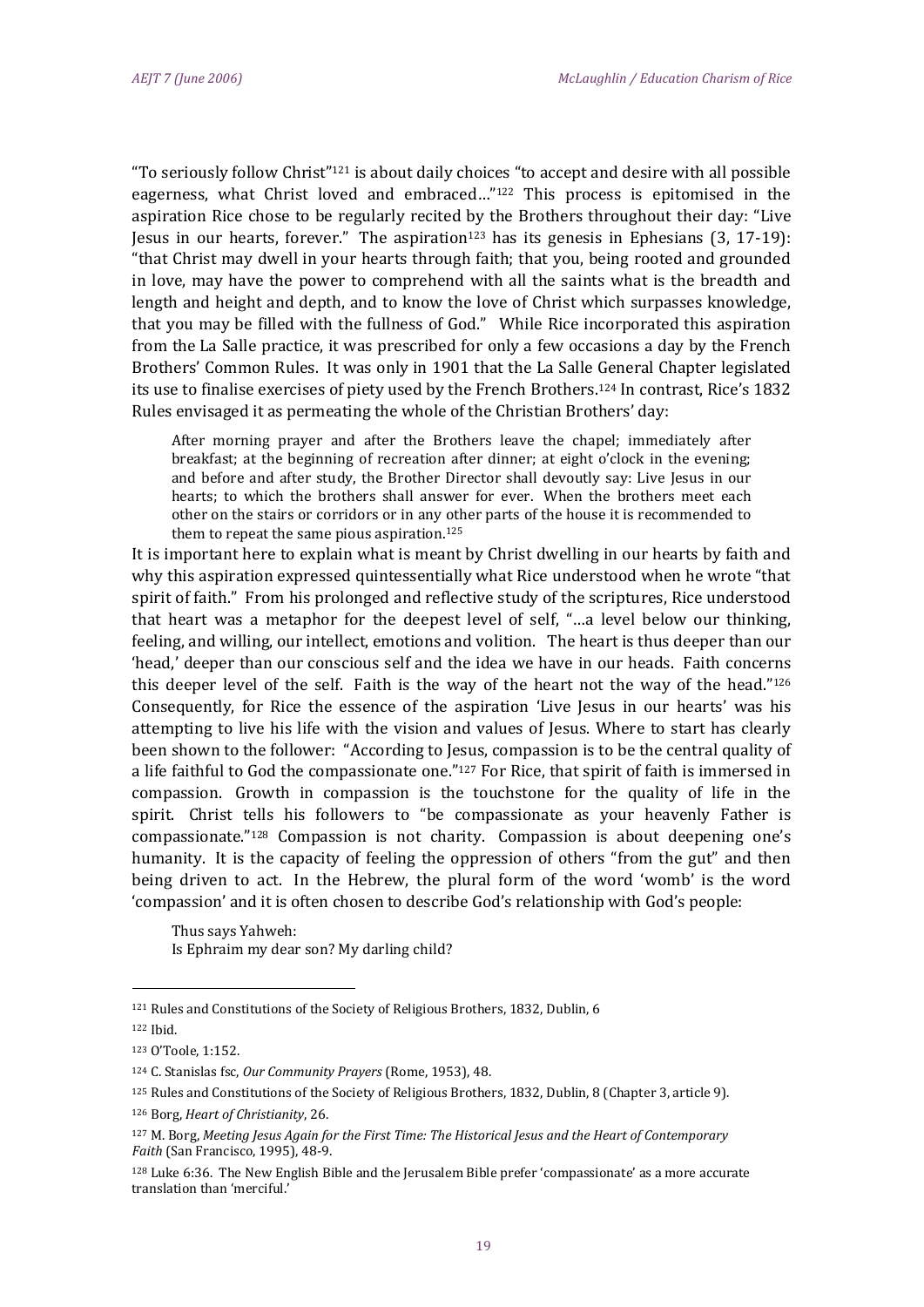For the more I speak of him' the more I do remember him. Therefore my womb trembles for him; I will truly show motherly-compassion upon him.<sup>129</sup>

The writer deliberately wraps around God the loving Father, the language of a mother. Interestingly, Rice was remembered in similar terms: "The amount of good he did with the little means at his disposal was what people most wondered at. This seemed never absent from the minds of the people particularly Br. Rice's goodness to the poor. He was a father and a mother to them."<sup>130</sup> What Rice was perceived as providing was more than charity. He was moved from his very depths and acted from compassion as both a father and mother to the poor. Such a concept invites some elaboration:

To say that God is compassionate is to say that God is `like a womb,' is 'womblike'…Like a womb God gives birth to us – the mother who gives birth to us. As a mother loves the children of her womb and feels for the children of her womb, so God loves us and feels for us…to be compassionate as God is compassionate is to be like a womb as God is like a womb. It is to feel as God feels and to act as God acts: in a lifegiving and nourishing way.<sup>131</sup>

One of the most insightful aspects of Rice's compassion was his regular attendance at public executions, a phenomenon often referred to in interview transcripts.

In Bro. Rice's time, the Christian Brothers used to attend and give religious instructions to prisoners who were being executed in the early morning to prepare them for death and thus to assist the priests.<sup>132</sup>

Br Rice and one of his disciples Br. Murphy, used to instruct the condemned and help them at the place of execution. This was a special privilege extended to Br. Rice as he was credited with having a wonderful power of moving to repentance some of the most hardened people who seemed callous even when appealed to by the clergy even.<sup>133</sup>

…Br Rice used to instruct the prisoners in the jails and that he instructed the condemned. He accompanied them to the place of execution and he helped them to die in the friendship of God.<sup>134</sup>

In the eighteenth and early nineteenth century, capital punishment was regularly prescribed for many offences. However, actual executions were fewer than anticipated, since many executions were commuted. Indeed, throughout the nineteenth century, juries became more reluctant to convict for capital crimes. Transportation to Australia was often a preferred option to capital punishment. Although there were over 3,000 capital convictions recorded between 1826 and 1844, 421 persons were executed.<sup>135</sup>

Public executions in Waterford were in front of the county prison and had become a ghoulish spectacle. "The attendance of the public was very great and the remotest spot from which a glimpse of the scene could be had was thronged to excess."<sup>136</sup> The following newspaper report indicates the reporter's respectful admiration of the compassionate Rice.

At twelve o'clock the mournful procession left the inner court of the gaol…Thomas F… was attended by the Rev Walter Cantwell, R.C. curate, and the other prisoner by the

.<br>-

<sup>129</sup> Jeremiah 31:20.

<sup>130</sup> M. Power, (nd. 1912/13), Normoyle (1979), 249. Mr. Power went to Mount Sion in the 1850s.

<sup>131</sup> Borg, *Meeting Jesus Again*, 48.

<sup>132</sup> Cornelius Dempsey, 28th November, 1912, Normoyle (1979), 79.

<sup>133</sup> G. Briscoe, 26th March, 1913, Normoyle (1979), 14.

<sup>134</sup> J. Dunphy, n.d. but c. 1912/3, Normoyle (1979), 90.

<sup>135</sup> J. Murphy, *Ireland, A Social, Cultural and Literary History, 1791-1891* (Dublin, 2003), 38

<sup>136</sup> The Waterford Mirror, 19 March, 1836.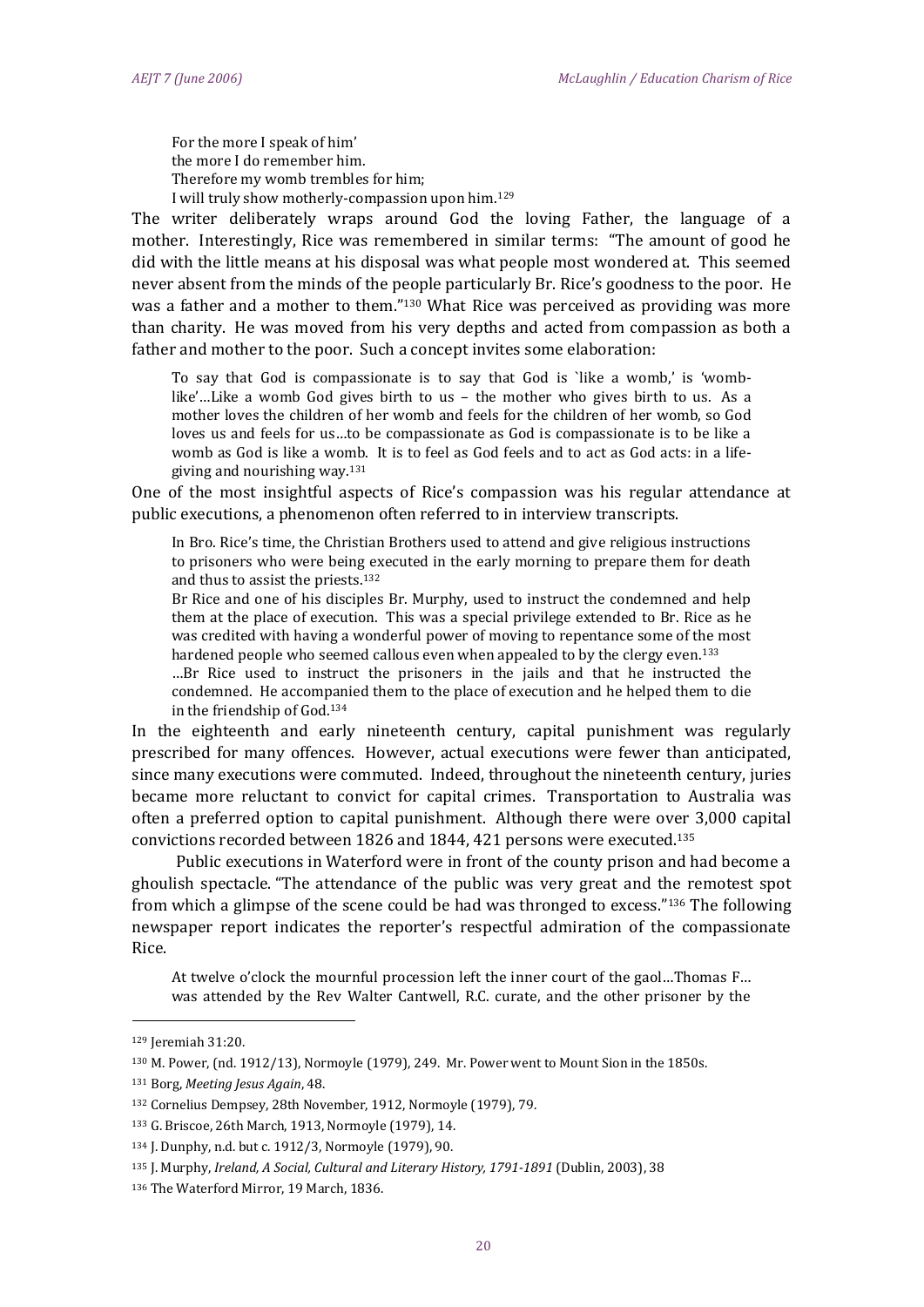Rev. Edward Power R.C. Curate of Trinity Without. In addition to these Rev. Gentlemen, the Brothers of the Christian Schools of Mount Sion, ever to be found where they can administer comfort or alleviation under such trying circumstance, were assiduous in their exertions from the time the men left the dock after conviction.<sup>137</sup>

The above seems more a commentary on the compassion of the Brothers, with the condemned and the clergy sidelined. Being on "centre stage," physically present with the condemned at such macabre spectacles must have been personally trying for Rice, a man with a very retiring disposition. Moreover, many of these criminals were callous brutes, yet Rice chose to be present with them at the lowest time of their lives. Likewise, it was reported that two young men were executed in Dublin on 5th November, 1829. The condemned were "attended by two monks<sup>138</sup> from Hanover Street who were unremitting in their attention, from the moment of their condemnation until the last minute of their earthly existence."<sup>139</sup> Rice dignified and respected these outcasts as God's "dear little ones."<sup>140</sup> He walked with them during the last few steps of their lives. The last hand they ever touched and the last eye they ever saw was from a man who chose to be present with them and from whom they felt his unconditional love. This may have been the insight, the newspaper reporters concluded that distinguished the anonymous Christian Brothers from the clergy.

Dogma carries little weight or relevance for the masses crying out for fresh hope. In their world, preaching Christ or teaching Christ carries no long term meaning; being Christ to them is what will make a difference. And being Christ to the other is not a rational option of the head but an emotional, inspirited response from the heart. At the end of the day it is love rather than "truth" that endures!<sup>141</sup>

"Live Jesus in our hearts" is about Christ transforming incomplete and wounded humans into compassionate beings, people who can engage authentically with others at their very core. Such a capacity does not occur as a maturation process. It involves regularly paying attention to Jesus, as Rice did:

His devotion to the Most Holy Sacrament of the Altar was intense, and to It, according to the tradition of Mount Sion, he brought his letters and cares, his difficulties and doubts during the fateful and trying years that intervened, before the loosely connected threads of his great work were woven together by Papal Authority. The saintly old Brother from whom I have gathered these traditions of the venerated Founder said that he and the Brothers in those early years often heard from older members of the Congregation that it was the prudence, and almost inspired foresight, the charity, the forebearance, the enlightenment of the Founder, all of which were the fruits of silent prayer before the tabernacle, that enabled him to steer his bark through many storms into the harbour that was opened to it by the Apostolic Brief of 1820.<sup>142</sup>

Compassion is at the very heart of an Edmund Rice Education: "…compassion for the poor and the afflicted was one of the precious heirlooms our beloved Founder left to his children…"<sup>143</sup> Consequently for Rice, that spirit of Faith is an experiential compassion. Pope Paul VI expressed this concept a generation ago: "Modern people listen

<sup>137</sup> The Waterford Mirror, 5 March, 1836.

<sup>138</sup> Rice had transferred the Generalate to Hanover Street and was residing there at this date.

<sup>139</sup> Freeman's Journal, 10 November, 1829.

<sup>140</sup> *Rules and Constitutions of the Society of Religious Brothers* (Dublin, 1832), 7.

<sup>141</sup> D. O'Murchu, *Catching Up with Jesus: A Gospel Story for Our Time* (New York, 2005), 15.

<sup>142</sup> Br. Xavier Weston, 14th June, 1913, Normoyle (1979), 324.

<sup>143</sup> Br. Virgilius Jones, 7th May, 1912, Normoyle (1979), 151.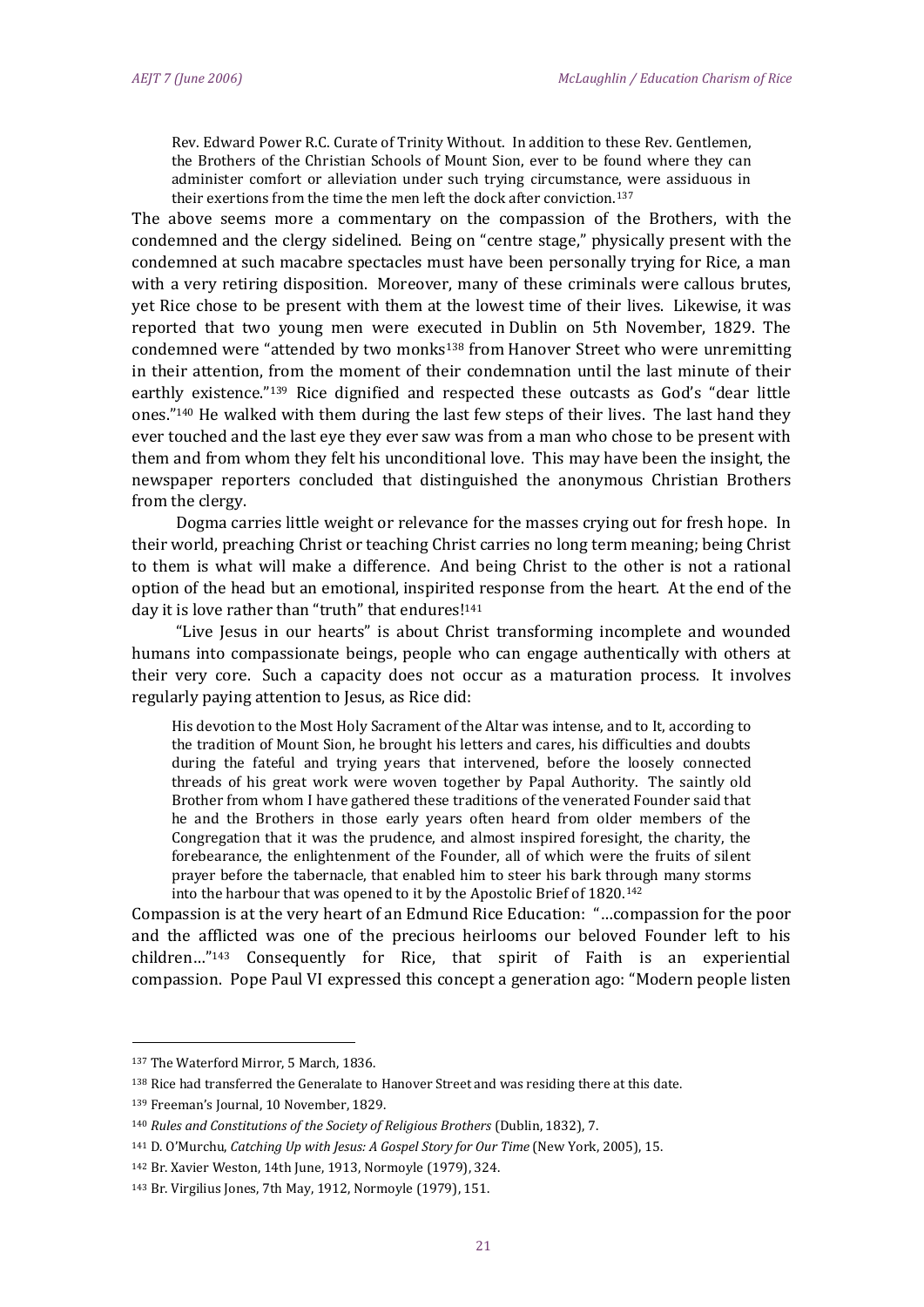more willingly to witnesses than to teachers, and if they do listen to teachers, it is because they are witnesses."<sup>144</sup>

# *That Spirit of Faith: Lens Three*

"That spirit of faith" acknowledges that compassion by definition leads to action aimed at liberation, for "…where the Spirit of the Lord is, there is liberation." 145

…it is only when we appreciate this dimension of Jesus' emphasis upon compassion that we realise how radical his message and vision were. For, Jesus, compassion was more than a quality of God and an individual virtue: it was a social paradigm, the core value for life in community. To put it boldly compassion for Jesus was political.<sup>146</sup>

Embedded in the concept of compassion is a passion for justice, as Rice's letters and Rule indicated. Moreover, the analysis of the Second Esdras verse demonstrates that Rice viewed justice as the social dynamic of compassion, a means in Rice's own words for "extending the kingdom of Christ." Rice's concept of justice demanded more than that wrongs be righted. His liberationary education addressed the effects of tyranny and oppression on others, particularly those who unreflectively used socially imposed filters to make opaque the reality that all are fundamentally bearers of God's image. This is a radically egalitarian premise if taken seriously, which Rice clearly did. This world view liberates us to be really present to self, and to appreciate the other's presence.

| <b>Themes from letters</b>                        | <b>Chapter 2</b>                              |
|---------------------------------------------------|-----------------------------------------------|
| three identifies<br>Rice's<br>Theme<br>action     | Art. 12 Finally, the spirit of this Institute |
| emanating from his deep compassion for the        | is an ardent zeal for the instruction of      |
| "dear little ones" in which he saw his            | children; for rearing them up in the          |
| incarnational Lord, as the motivation for his     | fear and love <sup>149</sup> of God           |
| education ministry. "compassion for the           | Art 13 they shall labour to procure the       |
| poor and the afflicted was one of the precious    | salvation of the dear little ones confided    |
| heirlooms our beloved Founder left to his         | to their care: thus extending the kingdom     |
| children"147                                      | of Christ, and advancing more and more        |
| Rice's understanding of serving Christ in the     | the divine honour.                            |
| least of his brothers and sisters is expressed    |                                               |
| in:                                               |                                               |
| were we to know the merit and value of            |                                               |
| only going from one street to another to serve    |                                               |
| a neighbour for the love of God, we would         |                                               |
| prize it more than Gold or Silver. <sup>148</sup> |                                               |

The Kingdom of God is the central message of Jesus of Nazareth,<sup>150</sup> who deliberately chose the term to illustrate what it would be like if God's values were honoured systemically. This 'political' term is a call to action based on principles of justice, the

<sup>144</sup> Paul VI, *Evangelisation in the Modern World* (Sydney, 1976), art.41.

<sup>145</sup> 2 Cor 3:17.

<sup>146</sup> Borg, *Meeting Jesus Again*, 49.

<sup>147</sup> Br. Virgilius Jones, 7 May, 1912, Normoyle (1979), 151.

<sup>148</sup> Rice to Brian Bolger, 10 August, 1810, Normoyle (1977), 7

<sup>149</sup> "And love" is added by Rice. It is not in the La Salle Rule.

<sup>150</sup> Paul VI, *Evangelisation in the Modern World* (Sydney, 1976), art.8.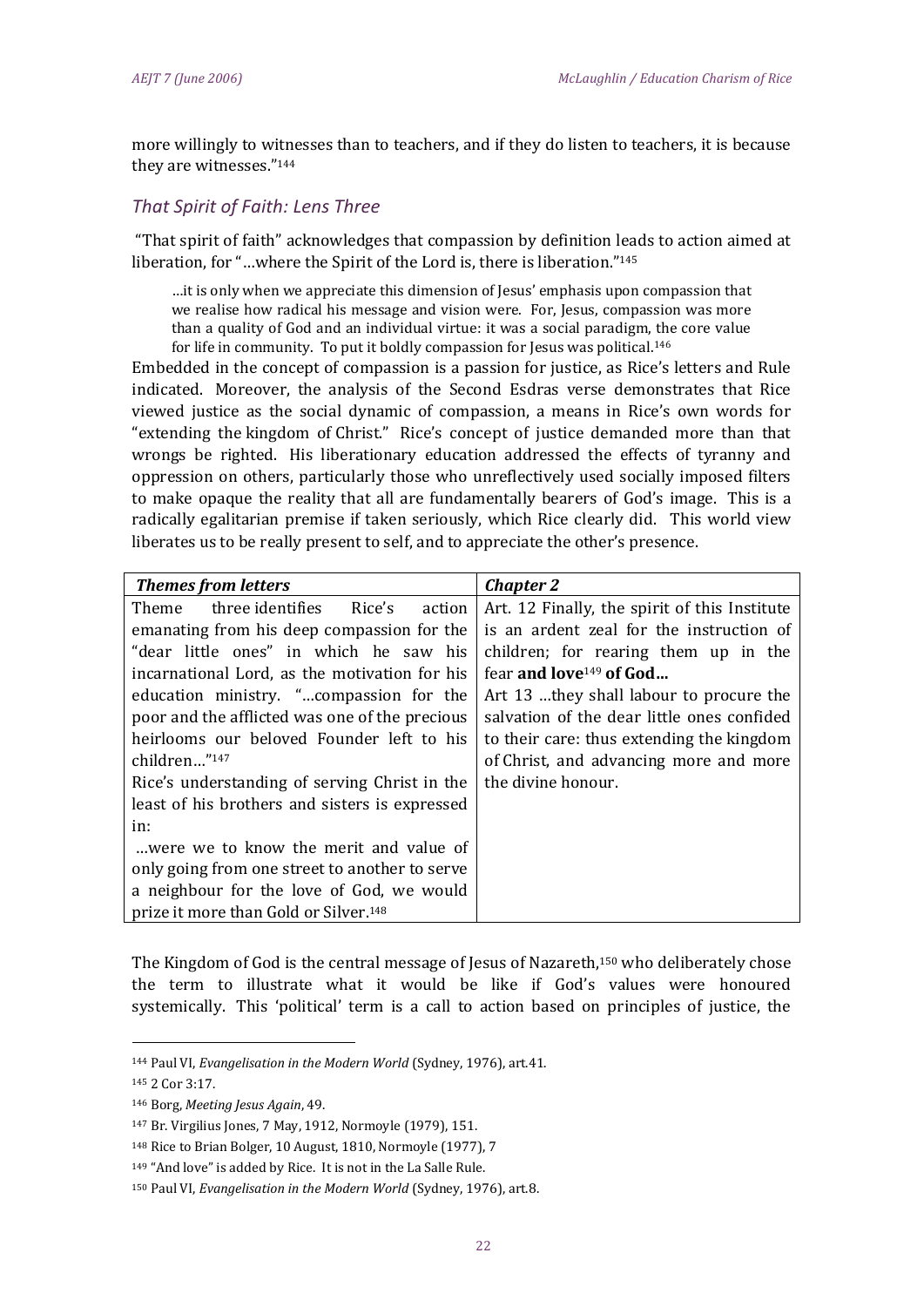obligation to right wrongs, and then to challenge those who succeed with the maintenance of the status quo, to liberate them from self-centric thinking. Rice's education had liberation as its fabric. Rice's compassion for the poor is evidential; but so also is his focus on personal and the social liberation of the poor, (lifting up the poor) and ironically the wealthy, by sensitising them to the inhumanity of indifference, in other words liberating them to presence. He was challenging the thinking underpinning the legitimacy of the status quo. While Rice was providing a quality, relevant education, he was questioning the social fabric that accepted and legitmised the indifference towards poverty and existing social divisions. He attacked the injustices perpetrated by politically motivated government legislation. He likewise confronted the indifference of the "comfortable" Irish. If the Irish were to be really free, then they must be present to those structures which divided them and denied the acknowledgement of the fundamental equality of all. What Rice was doing two hundred years ago in Ireland is reminiscent of what Bishop Helder Camara did in South America in the twentieth century: "When I feed the poor, the people call me a saint; when I ask why the poor have no food, they call me a communist."<sup>151</sup> Education for liberation is radical and freeing as well as dangerous and subversive. Many of those who educate under this banner are criticised and marginalized, by both civil and ecclesial authorities, but there is a dividend for gospel mavericks: "Those who instruct many into justice will shine as stars for all eternity" (Dan 12:3).

For Rice, these poor "little ones" were images of his Lord and he saw his education as a gradual process in discovering that image and liberating it. Rice was sensitized, transformed and enriched through his immersion with and commitment to the poor. Such a rationale underpins his statement: "…were we to know the merit and value of only going from one street to another to serve a neighbour for the love of God, we would prize it more than Gold or Silver."<sup>152</sup> Rice's education had a focus on liberation, for it was in rediscovering the divine in each person and nurtururing this through a special education that Rice believed his pupils might reach the fullness of their humanity that they are invited by God to reach. Rice knew that the catalyst of his liberationary process was presence and compassion. Rice's young pupils witnessed this presence and compassion in him, especially in his twilight years:

Boys had such veneration for Br. Rice that they regarded it even as a privilege to get a look at him, though he was reserved in his manner towards them. He was ever kind in his intercourse with them. When old, he was driven about in a small car by boys, and on such occasions he conversed familiarly and kindly with the people who seemed to have great veneration for him.<sup>153</sup>

Likewise, Waterford's parents saw that Rice was offering a special education; they appreciated Rice's presence, compassion and genuine affection for their children, "the dear little ones, confided to… (our) care": <sup>154</sup> "The people loved him and thought him a saint, he did such wonders for the children of his time. Nothing would vex or disturb Brother Rice. He told me not to be vexed when he would not punish the boy for me." 155 For Rice that spirit of Faith is liberationary and mirrors the kingdom message of the Jesus who lived in his heart:

<sup>151</sup> M. Maddox, *God under Howard: The Rise of the Religious Right in Australian Politics* (Sydney, 2005), 252.

<sup>152</sup> Rice to Brian Bolger, 10 August 1810, Normoyle (1977), 7.

<sup>153</sup> Patrick Browne, 22 March 1912, Normoyle, (1979), 16.

<sup>154</sup> *Rules and Constitutions of the Society of Religious Brothers* (Dublin, 1832), 7 (Ch.II, art.13).

<sup>155</sup> Anne McDonnell, 19th June, 1913, Normoyle, 1979, 180.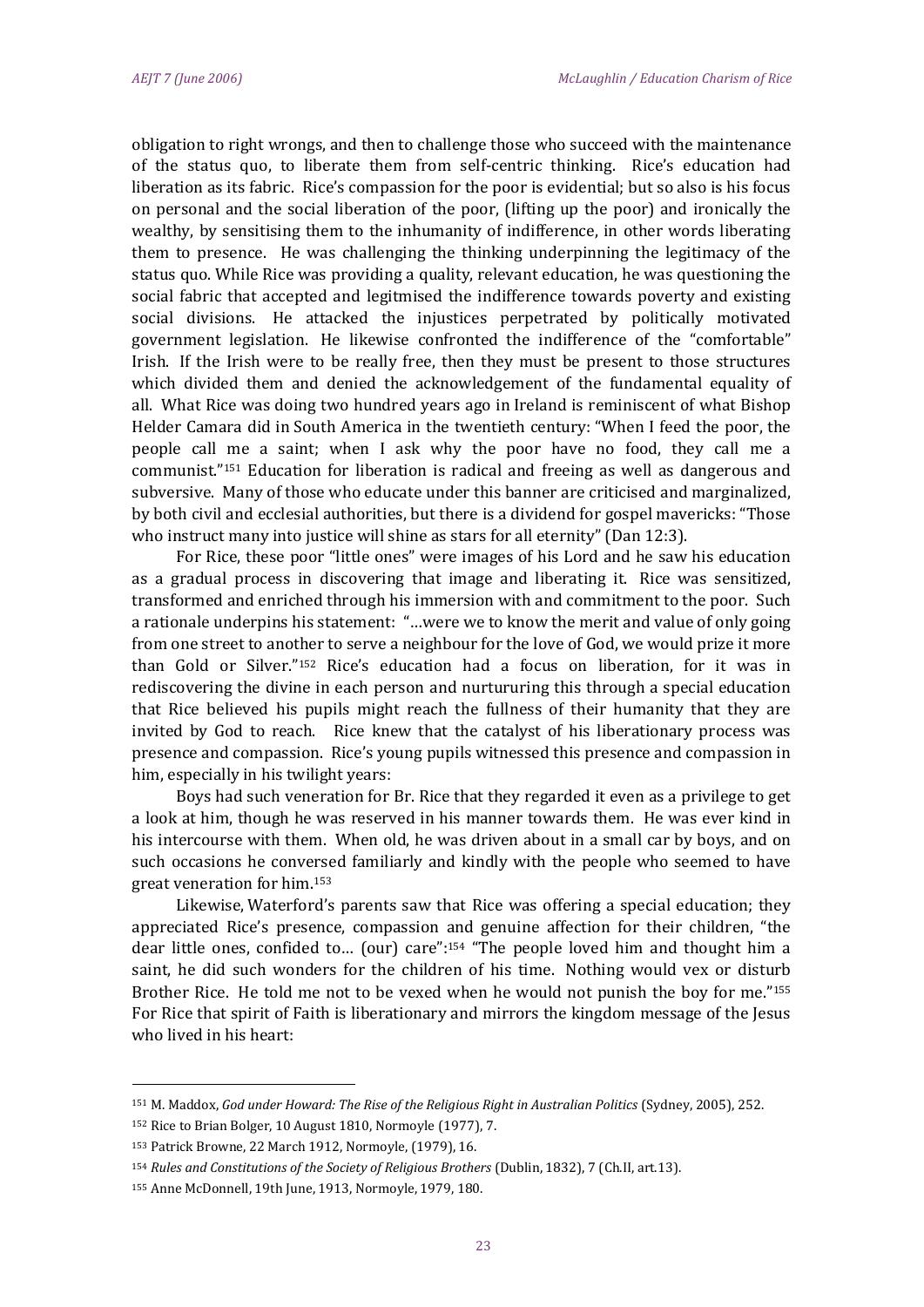The Spirit of the Lord is upon me, because he has chosen me to bring good news to the poor. He has sent me to proclaim liberty to captives and recovery of sight to the blind; to set free the oppressed and announce that the time has come when the Lord will save his people.<sup>156</sup>

# **CONCLUSION**

A founding education charism has been described as a three-fold gift by its very nature.<sup>157</sup> It involves:

(1) a unique faith vision: for Rice this was presence

(2) a unique form of living: the call to wholeness that is attractive and dynamic- for Rice this was compassion.

(3) a unique response: for Rice this was liberation

From an analysis of the above data sources, the foundational shared beliefs emanating from Edmund Rice, that form the bases upon which authentic Edmund Rice Education is generated, are:

#### *Presence*

For Rice, life was about apprehending or being present to an already existing relationship with God, and then responding to this relationship by being present to and loving that which God loves. This presence becomes a radical humanising process for the invitation is to be present to and examine our current humanity and decide what kind we might be. The reality is we are defined by the quality of our relationships. However, we are ignorant of this until we are present to that dynamic. God's mutilated and distorted presence especially in the poor, marginalized, damaged and rejected was at the very core of an Edmund Rice Education: "They are to have a tender affection for all the children, especially the poorest, as most resembling Our Lord Jesus Christ."

# *Compassion*

For Jesus the quality of our human life is dependant upon our nurturing of compassion. "…to be compassionate is be `womb-like': life-giving, nourishing, embracing. So God is, so we are to be."<sup>158</sup> Compassion is the atmosphere that vitalises and revitalises Edmund Rice Education. The cultivation of an ethic of compassionate care is at the heart of an Edmund Rice Education.

# *Liberation*

Compassion by definition demands action to regress tyranny and oppression. Justice is the social manifestation of compassion. It is about providing a critical education, and deliberately provoking consciousness-raising in learning about the way systems control and limit authentic growth. Edmund Rice's Education not only cultivated an ethic of care in its schools, but sought to challenge and transform conditions determining oppression. An ethic of critique has always been fundamental to Edmund Rice Education. Students are freer because an Edmund Rice Education makes them present to

.<br>-

<sup>156</sup> Luke 4:18-19.

<sup>157</sup> J.E. Carroll, "What is a Founding Charism?" *Christian Brothers' Educational Record* (Rome, 1979), 223.

<sup>158</sup> Borg, *Heart of Christianity*, 122.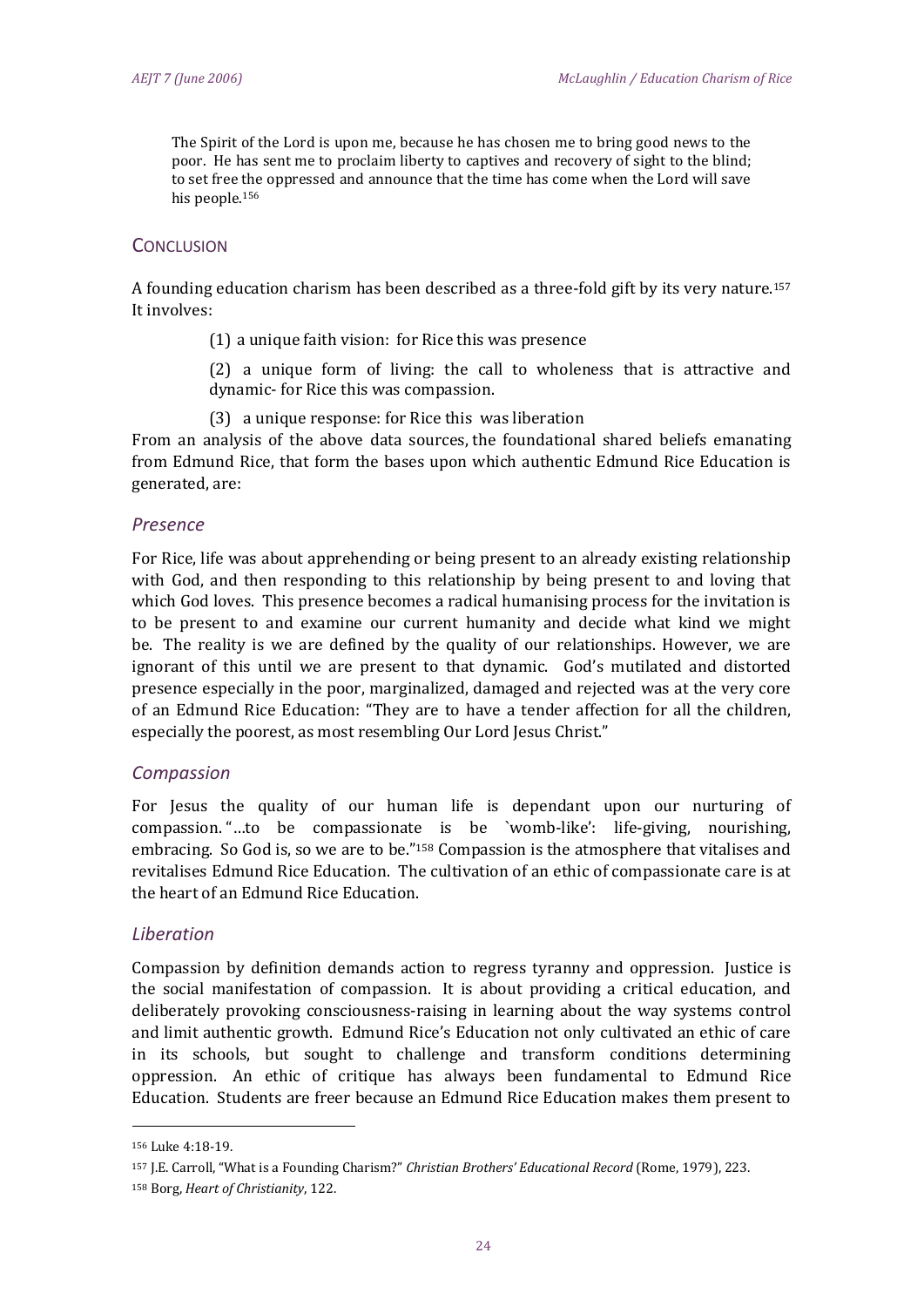the many forces that truncate their common humanity. "Br. Rice…may be called the LIBERATOR…he started educating the people…(and)… gave the education which has taught them how to use that liberty." <sup>159</sup> To do justice, to love kindness, To walk humbly with your God. 160

# *Postscript*

The above interpretation concerning the foundational shared beliefs emanating from Edmund Rice, that form the bases upon which authentic Edmund Rice Education is generated, is consistent with the Christian Brothers' Charism statement: 161

Deeply aware of the Father's providential presence in his life, EDMUND RICE WAS MOVED BY THE HOLY SPIRIT TO OPEN HIS WHOLE HEART TO CHRIST PRESENT AND APPEALING TO HIM IN THE POOR.

He was given the grace to respond by identifying through Christ with the poor in order to evoke in them a deep awareness of God's loving presence.

His example attracted others to share his Gospel insight and response in an apostolic religious community which mainly through Christian education would raise the poor to an awareness of their dignity as children of God.

It is hoped that these three dimensions of what contributes to an Edmund Rice educational charism might be knocked about, become soiled, possibly generate ridicule as well as become touchstones for authenticity in pushing the boundaries of Edmund Rice Education. A charism that is as old as Rice's, if it is authentic must look soiled for it has been used so often.

Edmund Rice's educational charism has shown itself over two centuries to be attractive, accessible and inspirational to generations of Brothers, teachers, students and their parents. It has been a special, unique and effective vehicle of experiencing God's reign and will continue this tradition so long as Edmund Rice's followers are gifted to reenquire, renew, re-interpret and re-vitalise the charism. Fundamentally, Edmund Rice's educational charism offers God's people a contemporary, compelling story, which has woven in its fabric a language with which to touch hearts, a passion to right wrongs, a mind to combat ignorance, a community to nurture and be nurtured, an insight to prayer, a mission to embrace and most importantly a face of God to see.

Charism is a living passion for whatever dimension of the life of Christ is missing now, here in our time, where we are. The truth is since charisms are the saving mysteries of the life of Christ for the church and the world they never die. The problem is they can die in us. They can die in us if we refuse them. They can die in us if we rigidify them. They can die in us if we fail to give them away.<sup>162</sup>

<sup>159</sup> James Healy n.d. but c 1912-13, Normoyle (1979), 128. Normoyle has no date for this letter. It had been misfiled in the Roman archives as being part of Br Cullen's 1949 research, Christian Brothers Roman Archives, HL-C-40 MH, s66.

<sup>160</sup> Mic 6:8.

<sup>161</sup> A.M. McDonnell, "The Spirituality of Edmund Rice," *Spirituality* 3 (1997): 68.

<sup>162</sup> Sr. Joan Chittister, OSB. Source unknown.